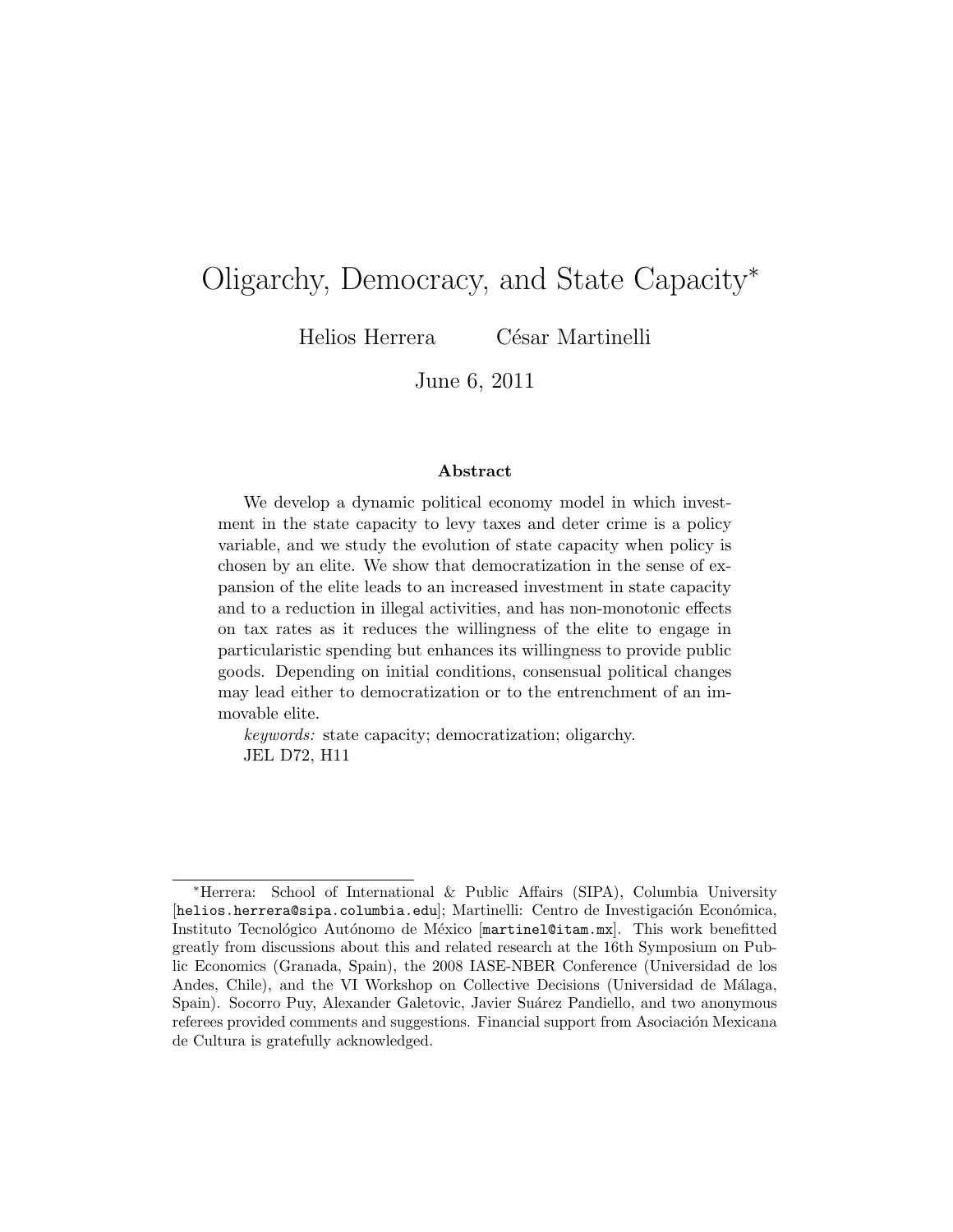# 1 Introduction

The capacity of the state to raise taxes, to regulate economic activity, and protect its citizens from crime vary very widely across countries. While the capacity of the state may be assumed as given at any moment, it may be affected over time by government decisions regarding the build up of a motivated and well-trained bureaucracy, an effective police force and a properly working judicial system. From this perspective, the capacity of the state can be considered a sort of capital that can be accumulated (or depreciated) over time. Naturally, the government's willingness to invest costly resources in building up state capacity will depend on the objectives and the time horizon of the government.

Throughout history, up to the advent of modern democracy, political power has been concentrated in an entrenched elite so that the government's objectives have coincided with those of the elite. Even today, in many countries that exhibit the formal trappings of a modern democracy, that is regular elections, separation of powers and an ostensibly free press, de facto political power is not distributed uniformly across the populace but rather concentrated in an interwoven political and business elite. Older legal constraints on the extent of the franchise, such as the restriction of voting rights to the literate or the landowning, have been replaced to some extent by the advantages of deep pockets and privileged information so that, particularly in Latin America, de facto the elite has sway over important legislation and major bureaucratic and political appointments, as well as a large influence on the judiciary and the press.

In this paper, we develop a dynamic model to analyze the evolution of state capacity when the state serves the interest of an elite. We take a reduced-form approach to the sources of the de facto power of the elite. Rather than on the sources of its power, we focus on the *size of the elite*, that is, the fraction of the population whose interests are advocated by the state, and the *probability of renewal*, that is, the extent to which there is mobility in and out of the elite. We refer to a pair (size, probability of renewal) as a constitution. Of course, this is not a constitution in the legal sense but rather a larger set of economic and political institutions. For instance, the size of the elite may be affected by the concentration of economic assets, by the lack of transparency in government decision-making, and by the low level of education of the majority, precluding public opinion from being more inclusive. The probability of renewal of the elite may be affected by the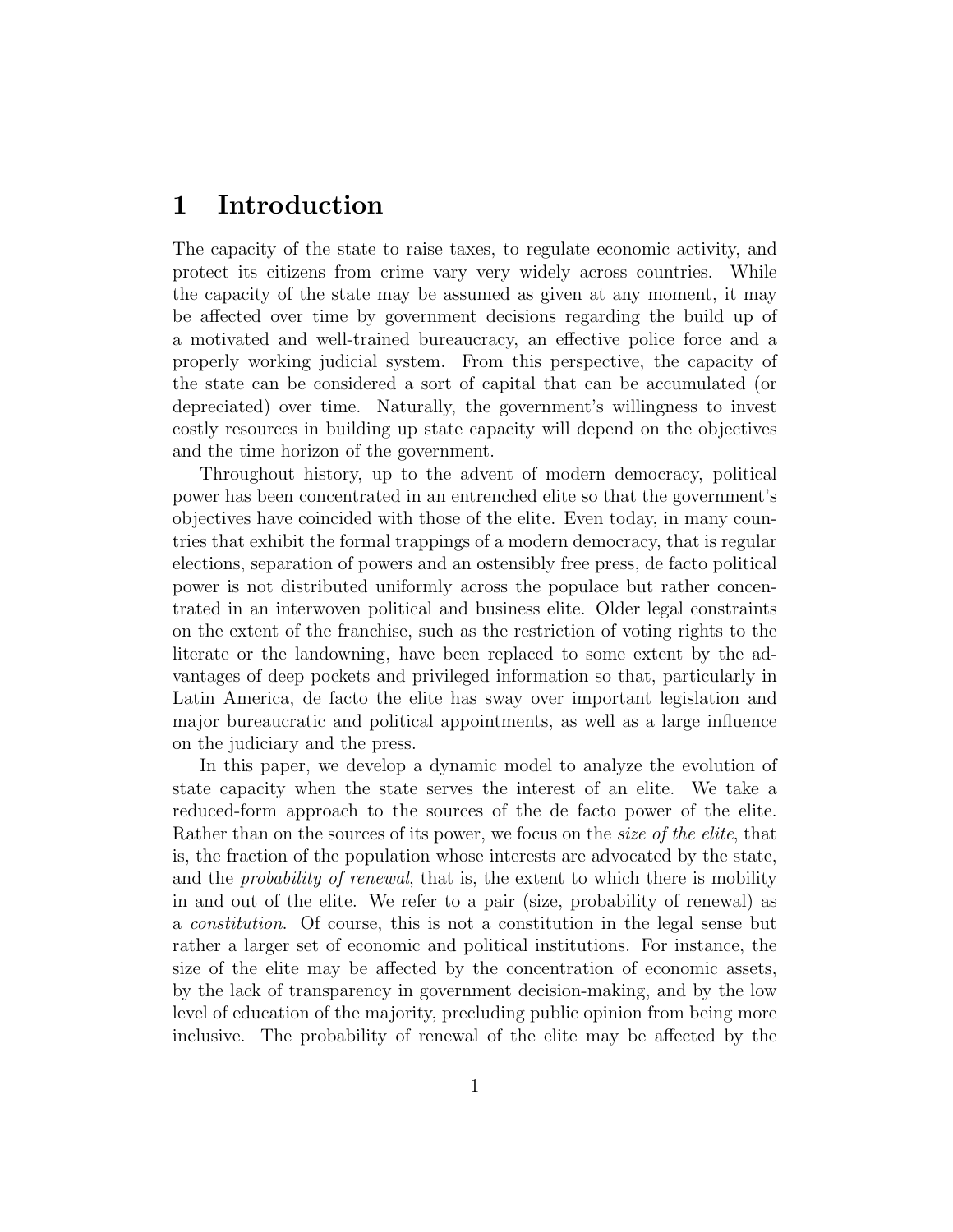feasibility of entry and exit in economic markets, by the extent of political competition, and by the frequency of arbitrary interventions that affect the identity of property owners without modifying the long-run concentration of property.<sup>1</sup>

In our model, the elite decides every period on the tax rate and the allocation of fiscal revenues to investment in state capacity, to rents or particularistic spending in favor the elite, and to the provision of public goods that favor everyone in society. Higher taxes allow the elite to dispose of more revenues but also increase the size of an illegal sector that evades taxation and that results in negative externalities (such as crime) both for the elite and ordinary citizens. Investing in state capacity costs fiscal resources in the present but discourages illegal activities in the future, allowing the elite to raise higher taxes or to reduce the negative impact of illegal activities on all citizens.

We first take the constitution as exogenously given and analyze the effect of the constitution on the steady state level of state capacity, tax rate, and size of the illegal sector. We show that, for an initially small size of the elite, as the size of the elite increases, the steady state level of state capacity increases and the tax rate and the size of the illegal sector decline. Intuitively, a larger elite internalizes to a larger degree the burden imposed on society by the illegal sector and by elite rents. If the size of the elite becomes large enough, the tax rate increases again as it becomes convenient for the elite to provide universal public goods rather than enjoying particularistic spending. We call a *democracy* any constitution such that the size of the elite is large enough for the elite to provide universal public goods rather than enjoy rents.

We also show that, for an initially small size of the elite, as the probability of renewal of the elite declines, the steady state level of state capacity and the tax rate increase, and the size of the illegal sector declines. Intuitively, an elite with a lower probability of renewal is more patient and consequently more willing to invest in state capacity. We call an *oligarchy* any nondemocratic constitution such that the probability of renewal is zero, so that the same subset of the population enjoys rents every period.

Next, we allow for consensual changes in the constitution. Consensual changes are possible because any society such that is neither a democracy nor

<sup>&</sup>lt;sup>1</sup>We can think of the reconstitution of an elite even as the identity of elite changed in Mexico after Revolution, in Bolivia after the agrarian reform in the 1950s, and in Peru after the period of leftist military dictatorship in the 1970s.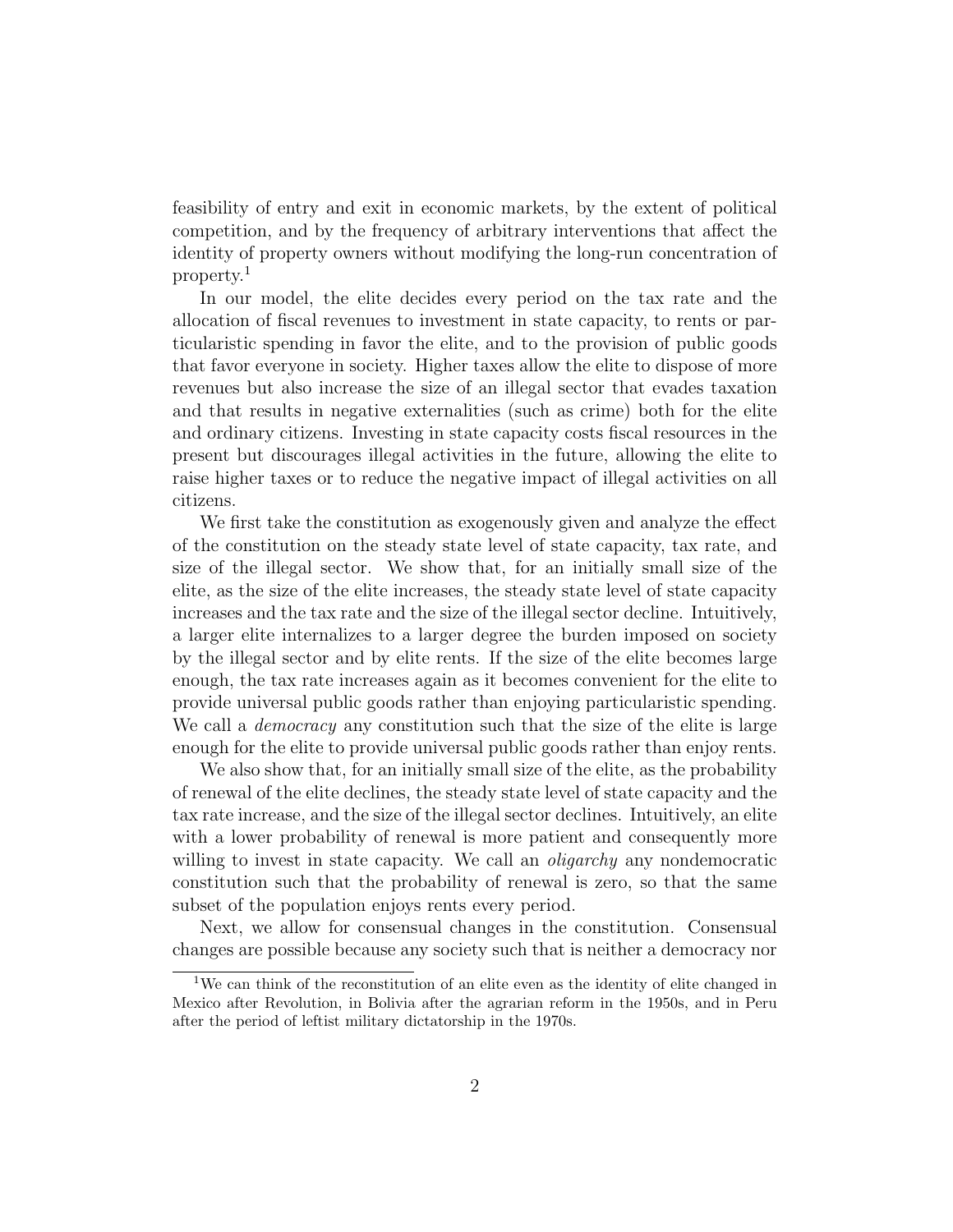an oligarchy lies below the Pareto set. Intuitively, reducing the probability of renewal of the elite makes policy more forward looking, benefitting the elite and, when the elite is small enough, even ordinary citizens. Thus, for an initially small size of the elite citizens may in fact consent to the perpetuation of the same elite. In the opposite extreme, for an initially large size of the elite, if the probability of renewal is large enough the elite may consent to a transition to democracy. While starting with a positive probability of renewal of the elite induces inefficient policies when the government serves the elite, it may be convenient for ordinary citizens since it helps obtaining consensus for democratization.

Our formal model predicts that, if consensual constitutional changes are possible, then societies will split into oligarchies and democracies, with oligarchies providing more particularistic spending in favor of the elite and democracies providing more universal goods. Oligarchies will have smaller state capacity, higher tax rates on a smaller tax base, and a larger illegal sector than democracies. Depending on the initial allocation of agenda-setting power, societies with otherwise similar initial conditions may end up with widely different constitutions and policies.

Our work is related to several strands of literature, including classical public choice and modern political economy. In the public choice tradition, Mancur Olson (Olson 1993, McGuire and Olson 1996) has put emphasis both on the importance of a long horizon for benevolent autocratic rule and on the fact that a ruling minority with encompassing enough economic interests may choose welfare-maximizing policies. We provide an explicit dynamic model incorporating these two intuitions.

In the modern political economy literature, Besley and Persson (2009, 2010) have introduced state capacity as a choice variable in a two-period model in which two groups may alternate in power. In a similar bent, Acemoglu (2005) and Acemoglu et al. (2010) study the persistence of inefficient institutions to the benefit of a ruler, or as a result of an electoral equilibrium. Like Acemoglu and coauthors, and unlike Besley and Persson, we work on an infinite-horizon model, and unlike both we allow for changes both in the size of the ruling group and in the probability of renewal, and study the issue of endogenous constitutional changes.

Acemoglu and Robinson (2008) develop a model in which an elite holds some de facto power even under democratic institutions, and may invest in increasing this power, thus incurring in inefficiencies. Our focus is different as we are interested in the effects of elite rule on investment in state capacity.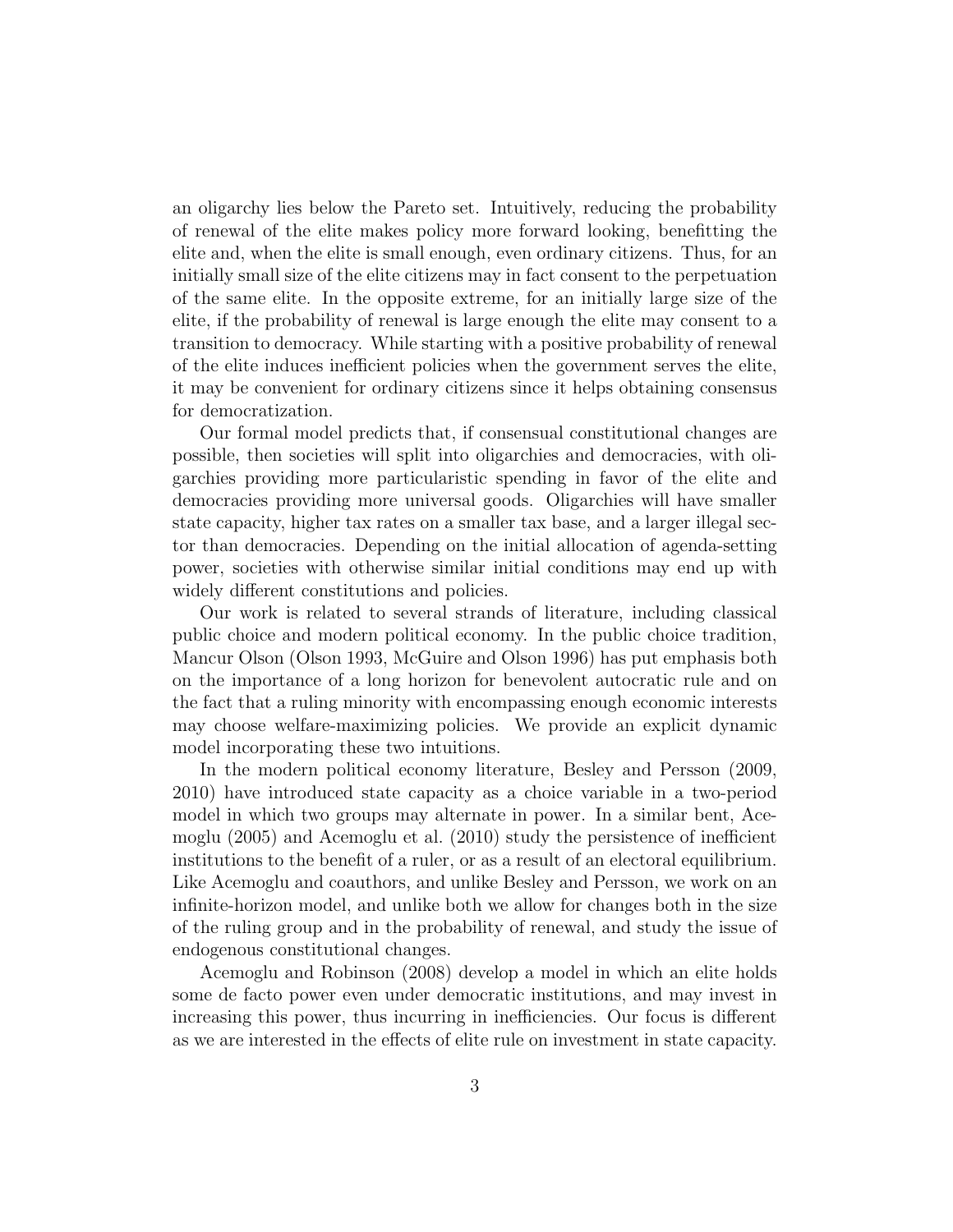Formal models of democratization have been proposed by Acemoglu and Robinson (2000, 2006) and by Lizzeri and Persico (2004), inter alia. Acemoglu and Robinson explain the expansion of the franchise as a result of strategic decisions by the elite under the threat of unrest and revolution when repression becomes too costly. Our model of democratization is more in line with Lizzeri and Persico, who show that democratization may occur even in the absence of a revolutionary threat since expanding the franchise turns away politicians from particularistic spending and toward programs with diffuse benefits. When the initial size of the elite is small, we offer a somewhat opposite result, that is, a majority of citizens may consent to a transition to an unchanging oligarchy. Further afield, Bueno de Mesquita et al. (2003) offer a political theory of government persistence and change that includes autocracy and democracy as special cases.<sup>2</sup>

The remainder of the paper is organized as follows. Section 2 lays down the basics of the model, including the definitions of strategies and equilibrium. Section 3 derives the (unique) equilibrium of the model. Section 4 explores the policy implications of different constitutions, and its impact on the steady state level of state capacity, taxation and the size of the illegal sector. Section 5 deals with consensual constitutional changes. Section 6 gathers some concluding remarks.

# 2 The model

We consider a society with a continuum of citizens. Citizens live infinite periods,  $t = 1, 2, \ldots$  Citizens consume every period a private good and a public good as described below. There is an elite conformed by a fraction  $\gamma$  of the citizens. At the beginning of each period a member of the elite is randomly selected to choose the public policy for the period, which consists of the tax rate  $\tau_t$ , spending in the public good  $g_t$ , and the investment in state capacity  $s_t$ .

After the public policy has been chosen, each citizen  $i$ , including elite members, receives an idiosyncratic random shock  $\epsilon_{it}$  with a uniform distri-

<sup>2</sup>Rule by an elite and its impact on the organization of the state has been, of course, a fascinating subject for social science beyond economics for a long time, and it brings to mind in particular the early work of the so-called Italian school of elitists, that is Michels (1915), Mosca (1923), and, as sociologist, Pareto (1916). For recent related work on the difficulties inherent in democratic decision-making see Konrad and Skaperdas (2019).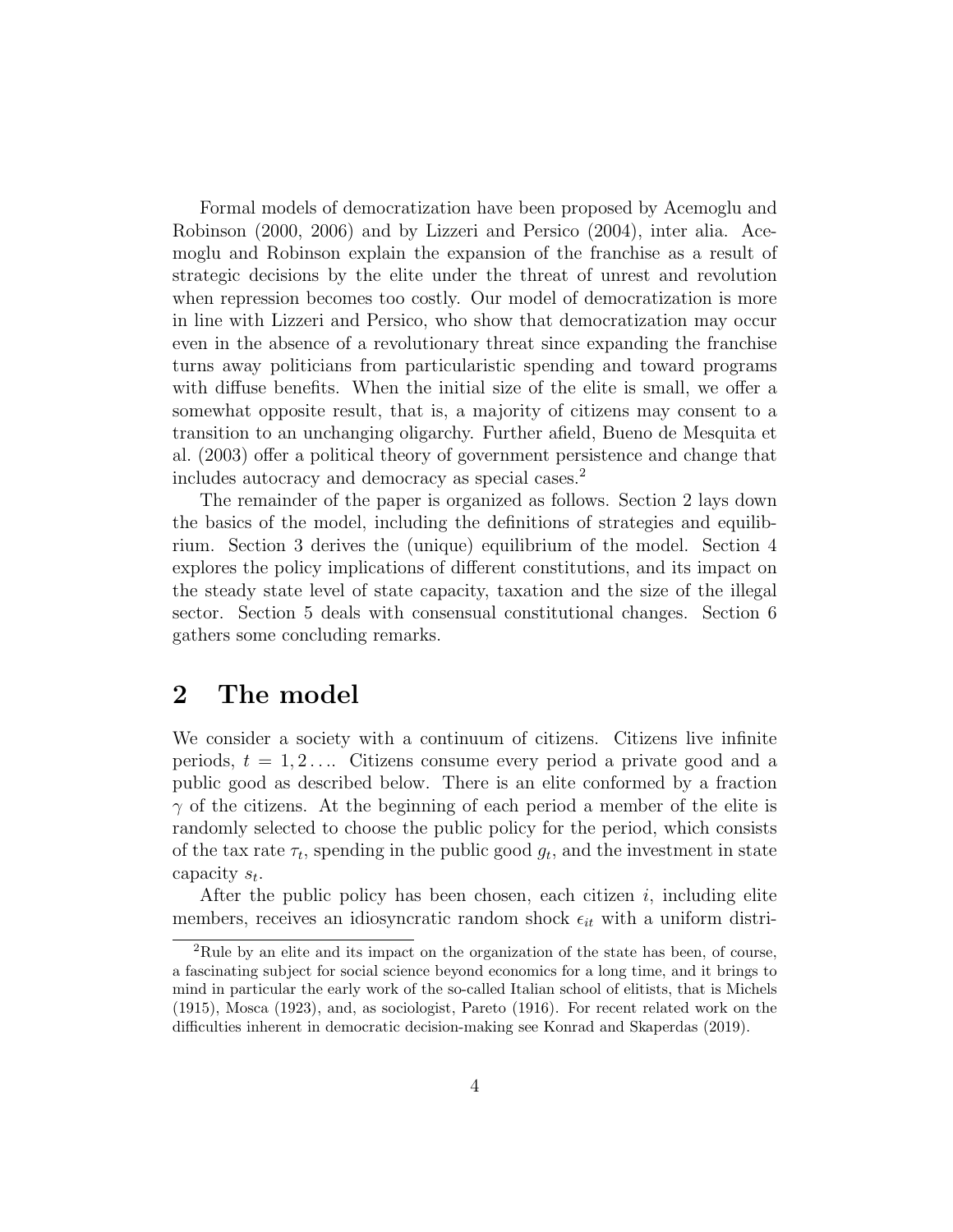bution on the interval  $[0, 1]$ . The idiosyncratic shocks are independently distributed across time and individuals, so that each period the aggregate distribution of shocks is uniform. After learning the shock, each citizen decides whether to work in the legal sector or the illegal sector of the economy. Each citizen in the legal sector receives a net income of  $1 - \tau_t$  in units of the private good, while each citizen in the illegal sector receives a net income of  $d+1-p_t-\epsilon_{it}$ , where  $d+1 > 1$  is the size of the market for the illegal sector,  $\epsilon_{it}$  is the citizen's idiosyncratic cost of engaging in illegal activities, and  $p_t$ is the level of state capacity. State capacity depends on public investment in the previous period, except in period 1, where it is some  $p_1 \in \mathbb{R}_+$ . State capacity acts as a deterrence to engage in illegal activities.

We denote by  $x_t$  the fraction of the population who works in the legal sector. Taxes are collected only on the legal sector so that total tax collection is equal to  $\tau_t(1-x_t)$ . We say that a policy plan is feasible if it satisfies the government budget constraint

$$
\tau_t(1 - x_t) \ge s_t + g_t.
$$

Given a feasible policy plan, the elite appropriates aggregate rents  $\tau_t(1$  $x_t$ ) –  $s_t$  –  $g_t \geq 0$ . Elite rents are equally split among elite members, so that each elite member receives rents equal to

$$
(1/\gamma)(\tau_t(1-x_t)-g_t-s_t).
$$

If a policy plan is not feasible, we assume that elite rents are zero, and spending on the public good and, if necessary, investment in state capacity are adjusted down until the government budget constraint is satisfied. Since the elite can anticipate the labor decisions of citizens, there is no reason for the elite to propose an unfeasible plan. To save on notation, we assume hereafter that the elite proposes a feasible plan.

All citizens receive a negative externality from the illegal sector equal to  $L(x_t)$  measured in units of the private good, where L is a strictly increasing function and  $x_t$  is the fraction of citizens who work in the illegal sector. All citizens obtain a payoff from public goods equivalent to  $g_t/\mu$  units of the private good, where  $\mu \in (0,1)$ .

At the end of the period, a fraction  $1 - \delta \in [0, 1)$  of the elite is replaced by randomly drawn ordinary citizens, with each elite member being equally likely to be replaced. State capacity in period  $t + 1$  is determined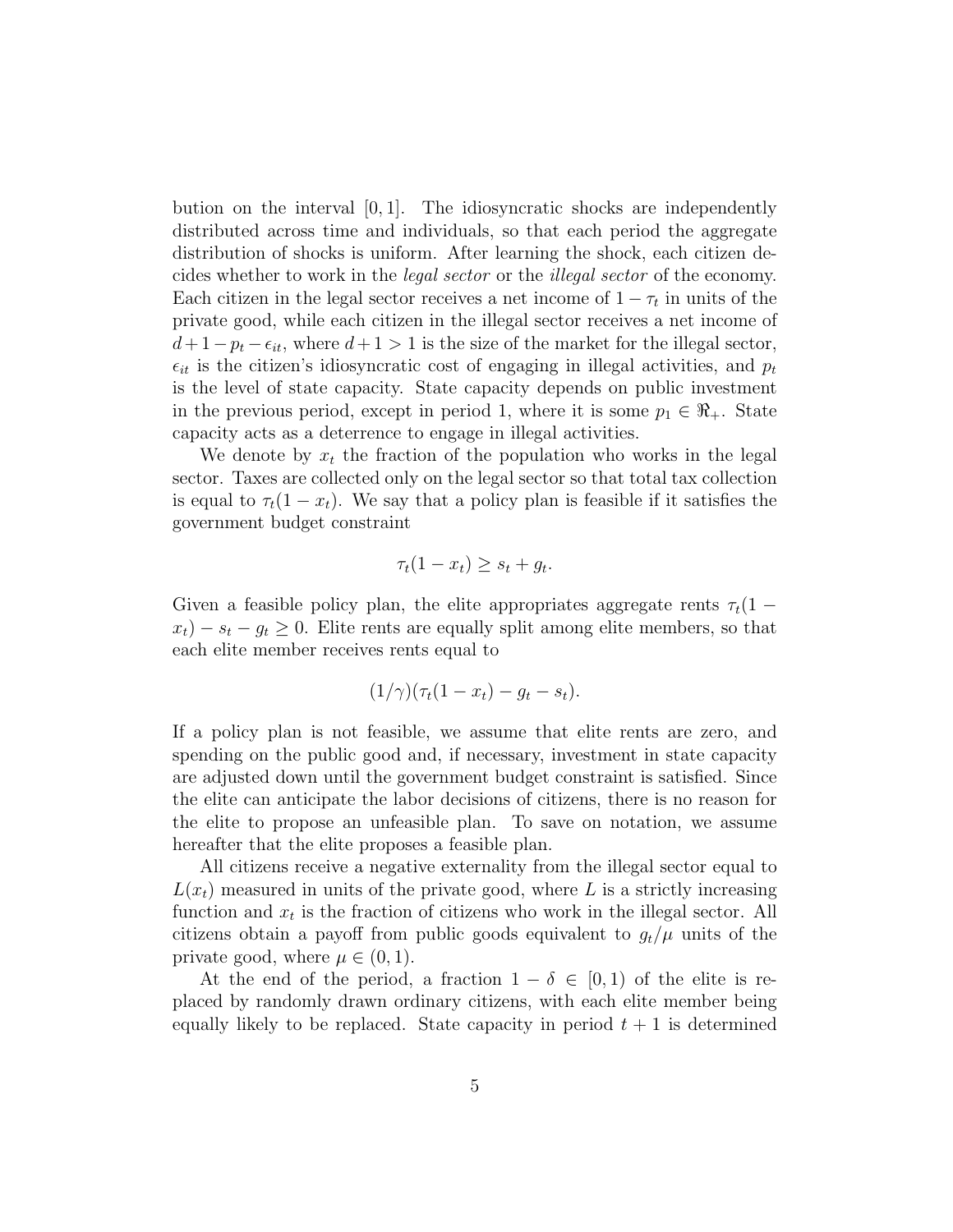

Figure 1: Within-Period Timeline

by  $p_{t+1} = f(s_t)$ , where f is a strictly increasing, concave function. That is, state capacity depreciates completely every period.

Summarizing, each period starts with state capacity  $p_t$  and an elite of size  $\gamma$  inherited from the previous period. At the beginning of the period, a random elite member chooses the period tax rate  $\tau_t$ , public good level  $g_t$  and investment in state capacity  $s_t$ . Citizens discover their idiosyncratic costs of working in the illegal sector and decide whether to work in the legal or illegal sector. Citizens in the legal sector pay taxes, an amount  $g_t$  is spent in public goods, an amount  $s_t$  is spent in state capacity for next period, and any rents left are split among elite members. At the end of the period, a fraction  $1 - \delta \in (0, 1)$  of the elite is renewed. Figure 1 shows the time line in any given period t.

Some comments about our assumptions are in order. The assumption that state capacity depreciates completely every period is made for simplicity and is clearly restrictive. Some forms of state capacity do depreciate very quickly. For instance, in modern states besieged by drug lords who can field private armies, keeping territorial control for the state takes constant political will and a permanent effort to keep effective security forces. Other forms of state capacity, however, take time to build up and depreciate more slowly; an example is the organization of a properly working judiciary and more generally the ability of the state to enforce contracts.<sup>3</sup> We go back to this issue in the concluding remarks.

The assumption that the policy plan is chosen before idiosyncratic costs are revealed is without loss of generality as long as idiosyncratic shocks are

 ${}^{3}$ See e.g. Quintin (2008).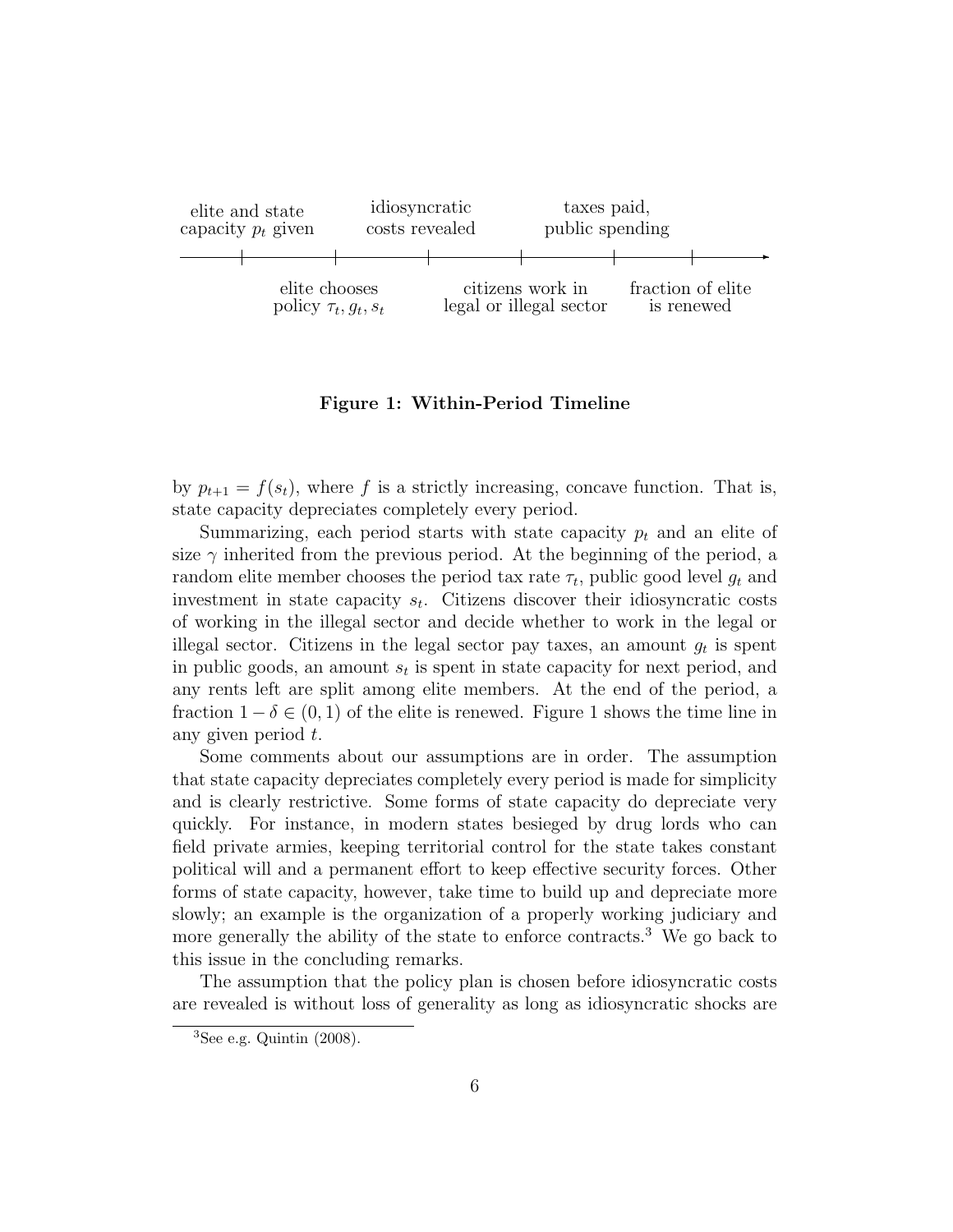independent over time, because (as shown below) the current state capacity is the only policy variable that has a different effect on the payoff of elite members depending on whether they work in the legal or illegal sector. If idiosyncratic shocks are persistent, though, there may be conflicts of interest among the elite. Some members of the elite may anticipate working in the illegal sector, opening the possibility that government policy is in fact favorable to the illegal sector. We are sidestepping this issue to avoid dealing with intra-elite bargaining, but note that it may be an appropriate issue in the context of discussing rogue states.

The assumption that the public good has a linear payoff is also made for simplicity, with the parameter  $\mu$  playing the convenient role of indexing the citizens' willingness to pay for the public good. If we assume instead that the payoff of the public good is concave in spending, the role of a increases or a decrease in  $\mu$  would be played by an upward or downward shift in the payoff derived from the public good. The analysis would be more complex, as even a small elite would be willing to provide some public goods, but it would still be true that the size of the elite determines the allocation of fiscal revenues to either rents for the elite or universal public goods. Again, we discuss further this issue in the concluding remarks.

Each citizen's discounted utility at any time t is given by the discounted sum of period utilities

$$
U_{it} = \sum_{t'=t}^{\infty} \beta^{t'-t} u_{it'},
$$

with a discount factor  $\beta \in (0,1)$  equal for all citizens. Period t utility of a citizen is linear in the citizen's consumption of the private good that period. From the preceding, the period  $t$  utility of an elite member who decide to work in the legal sector is equal to

$$
u_{it} = 1 - \tau_t + g_t/\mu - L(x_t) + (1/\gamma)(\tau_t(1 - x_t) - g_t - s_t),
$$

and the period  $t$  utility of an elite member who decide to work in the illegal sector is equal to

$$
u_{it} = d + 1 - p_t - \epsilon_{it} + g_t/\mu - L(x_t) + (1/\gamma)(\tau_t(1 - x_t) - g_t - s_t),
$$

where  $\epsilon_{it}$  is the citizen's idiosyncratic cost of illegal activities. Similarly, the period t utility of an ordinary citizen (ie a non elite member) who decide to work in the legal sector is equal to

$$
u_{it} = 1 - \tau_t + g_t/\mu - L(x_t)
$$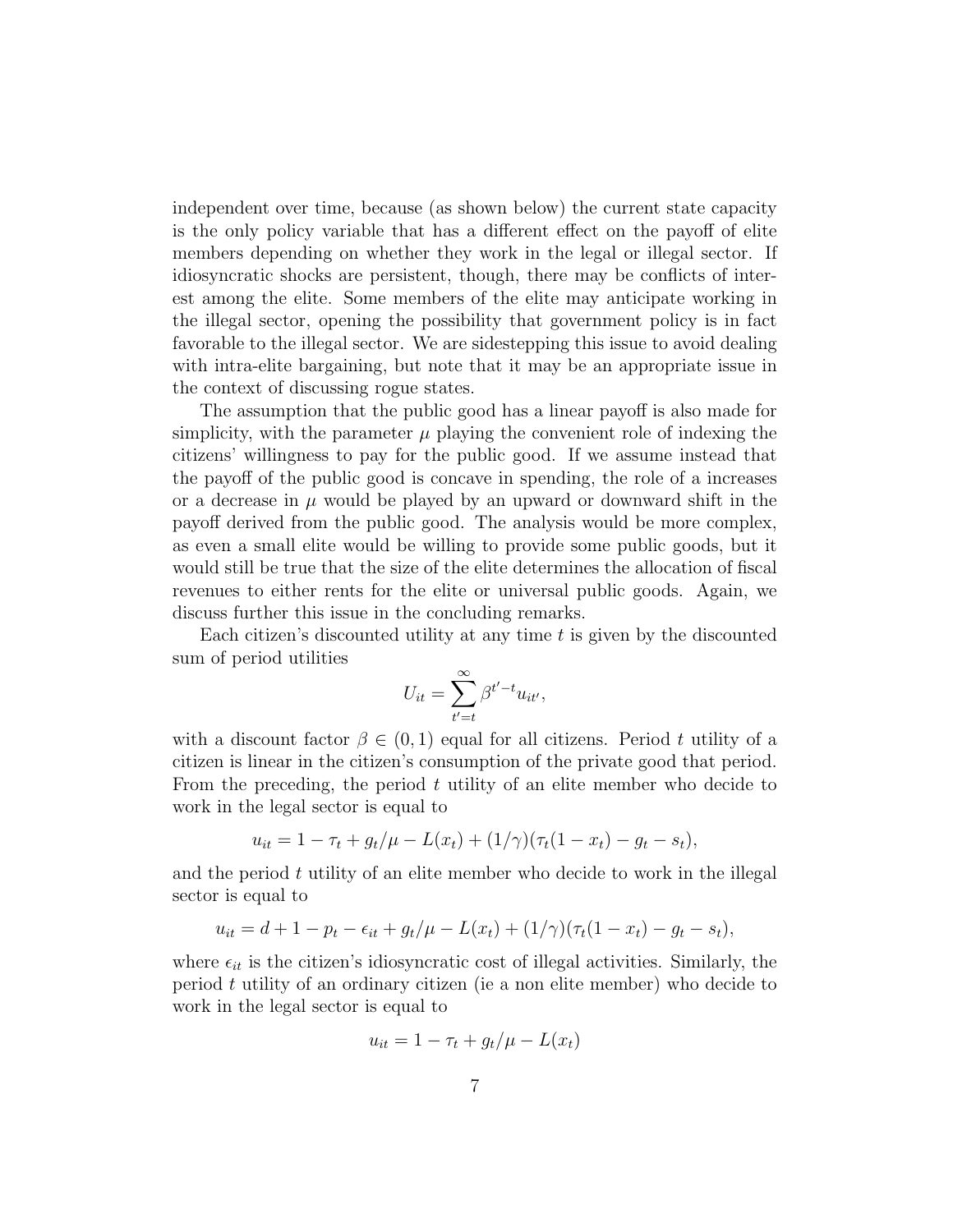and the period  $t$  utility of an ordinary citizen who decide to work in the illegal sector is equal to

$$
u_{it} = d + 1 - p_t - \epsilon_{it} + g_t / \mu - L(x_t).
$$

For simplicity we assume

$$
L(x) = x^2/2 + \lambda x,
$$

so that it is bad for aggregate welfare to have an illegal sector and  $\lambda > 0$ indicates how bad is the aggregate effect of the illegal sector. We also assume

$$
f^{-1}(p) = cp^2/2,
$$

where  $c > 0$ .

We denote by  $h_0 = p_1$  the history of play before time 1. The public history of play before time t for any other period is defined recursively as

$$
h_{t-1} = (h_{t-2}, \tau_{t-1}, g_{t-1}, s_{t-1}, x_{t-1}) \in H_{t-2} \times [0, 1] \times \Re_+ \times \Re_+ \times [0, 1],
$$

where  $H_t$  denote the set of possible histories at time t.

We define  $e_{it} \in \{0,1\}$  taking the value 1 if citizen i is in the elite at time t and the value 0 if not. A (public, pure) strategy  $\sigma$  is a sequence

$$
(\sigma_t)_{t=1}^{\infty} = ((T_t(h_{t-1}), G_t(h_{t-1}), S_t(h_{t-1}), X_t(h_{t-1}, \tau_t, g_t, s_t, e_{it}, \epsilon_{it})))_{t=1}^{\infty},
$$

where

$$
T_t: H_{t-1} \to [0,1], \quad G_t: H_{t-1} \to \mathbb{R}_+, \text{ and } S_t: H_{t-1} \to \mathbb{R}_+
$$

are (measurable) functions representing the choice of tax rate, public goods and state capacity investment after any possible history by a citizen adopting strategy  $\sigma$  if the citizen is part of the elite at time t and is selected to choose the policy that period, and

$$
X_t: H_{t-1} \times [0,1] \times \Re_+ \times \Re_+ \times \{0,1\} \times [0,1] \to \{\text{legal}, \text{ illegal}\}
$$

is a (measurable) function representing the citizen job choice after any possible history, policy adopted that period, status of the citizen that period (ordinary citizen or elite), and realization of the idiosyncratic shock. Let  $\Sigma$ denote the set of strategies.

We say that the strategy  $\sigma$  is a (symmetric) subgame perfect equilibrium if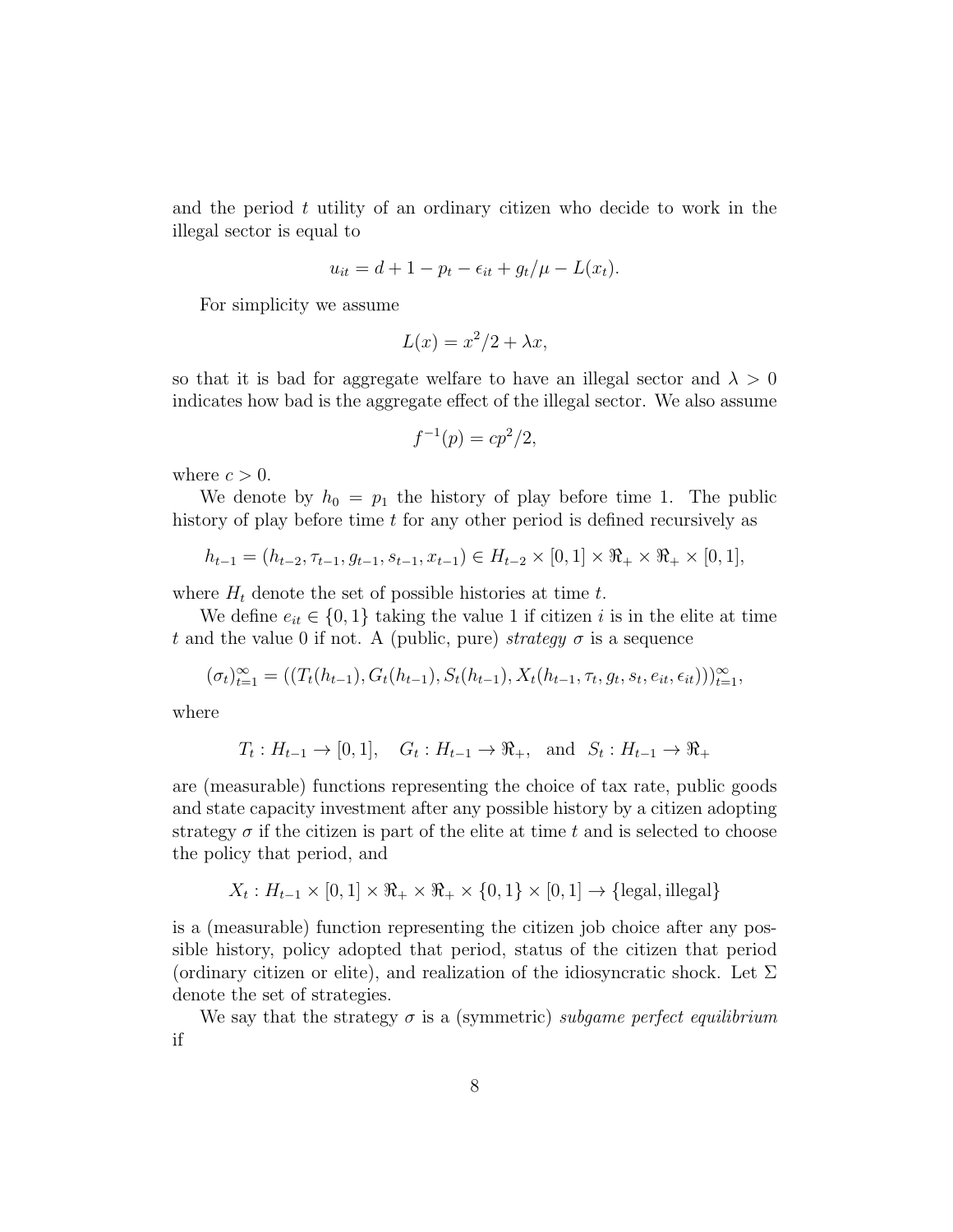- (i) every period t, after every possible history  $h_{t-1}$ , the strategy  $\sigma$  is a bestresponse for the elite's selected policymaker to everyone else adopting the strategy  $\sigma$  from then on, and
- (ii) every period t, after every possible history  $h_{t-1}$ , every possible policy choice  $\tau_t, g_t, s_t$ , and every realization of the random shock  $\epsilon_{it}$ , the strategy  $\sigma$  is a best-response for each citizen i to every other citizen adopting the strategy  $\sigma$  from then on.

Note that at the beginning of any time  $t$  the payoff-relevant public information from past history can be summarized by the level of state capacity  $p_t$ . A *Markov strategy* is a tuple  $(T, G, S, X)$  where

$$
T: \mathbb{R}_+ \to [0,1], \quad G: \mathbb{R}_+ \to \mathbb{R}_+, \text{ and } S: \mathbb{R}_+ \to \mathbb{R}_+
$$

are (measurable) functions representing the choice of tax rate, public good provision and investment in state capacity as a function of the current level of state capacity  $p_t$ , and

 $X: \mathbb{R}_+ \times [0, 1] \times \mathbb{R}_+ \times \mathbb{R}_+ \times \{0, 1\} \times [0, 1] \rightarrow \{\text{legal}, \text{ illegal}\}\$ 

is a (measurable) function representing the citizen job choice as a function of the state capacity  $p_t$ , policy adopted  $\tau_t, g_t, s_t$ , status of the citizen  $e_{it}$ , and realization of the idiosyncratic shock  $\epsilon_{it}$ . A Markov perfect equilibrium is a Markov strategy  $(T, G, S, X)$  such that the strategy induced by  $(T, G, S, X)$ is a subgame perfect equilibrium.

# 3 Endogenous tax policy and state capacity

In this section we describe the (unique) Markov perfect equilibrium of the model.

Best-response job choices require

(1) 
$$
X(p_t, \tau_t, g_t, s_t, e_{it}, \epsilon_{it}) = \begin{cases} \text{legal} & \text{if } \epsilon_{it} > d - p_t + \tau_t \\ \text{ illegal} & \text{if } \epsilon_{it} < d - p_t + \tau_t \end{cases},
$$

with either job choice being a best-response if  $\epsilon_{it} = d - p_t + \tau_t$ . Thus, from the uniform distribution of idiosyncratic shocks, we get that along the equilibrium path a fraction

$$
x_t = x[p_t, \tau_t] = \min \{ \max \{ \tau_t + d - p_t, 0 \}, 1 \}
$$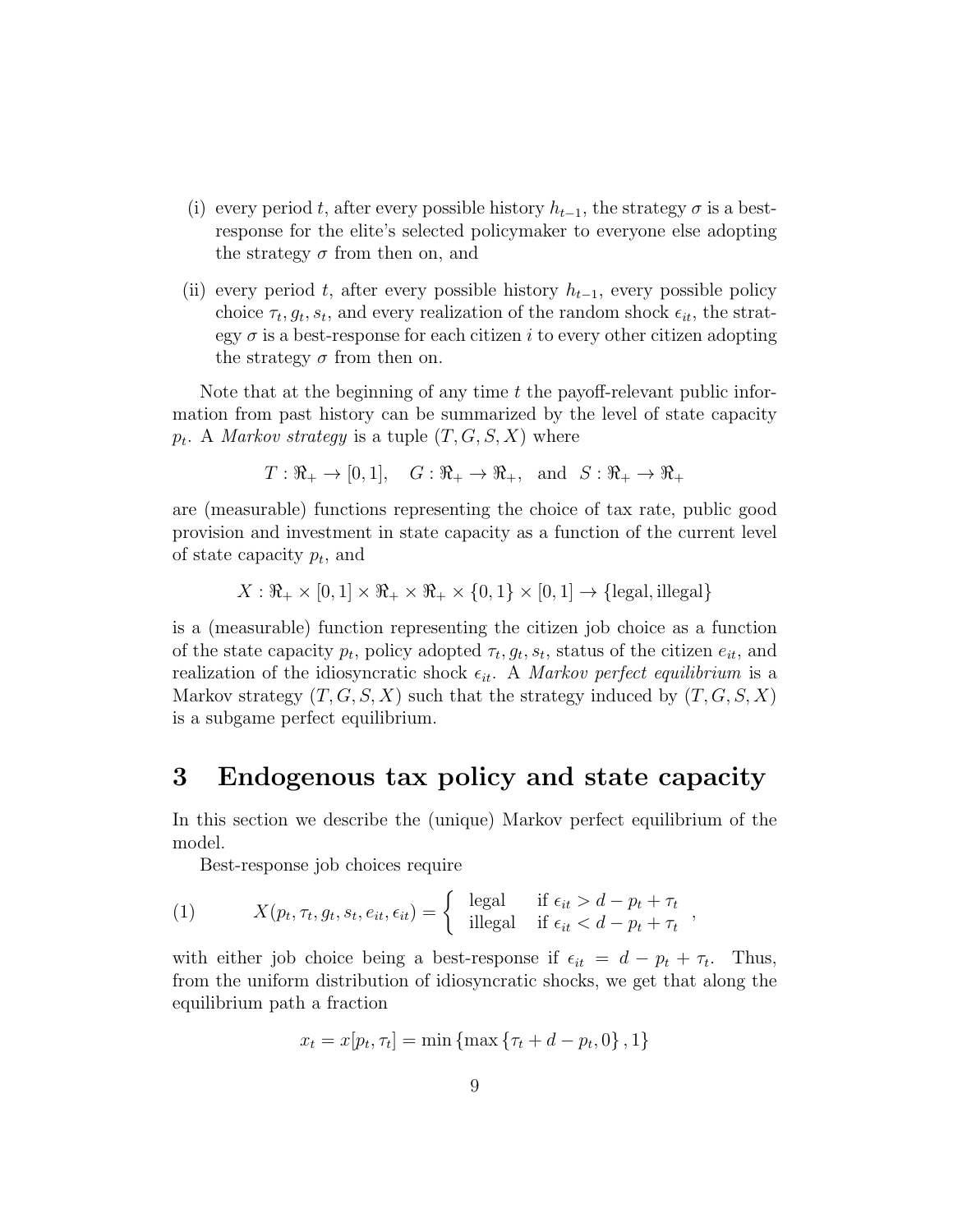of the population engage in illegal activities.

The expected utility of elite members after policy has been chosen and before learning their idiosyncratic shock can be written as

$$
v(p_t, \tau_t, g_t, s_t) = \int_{\epsilon_{it}=0}^{x[p_t, \tau_t]} (d+1 - p_t - \epsilon_{it}) d\epsilon_{it} + (1 - x[p_t, \tau_t])(1 - \tau_t)
$$
  
+ 
$$
g_t/\mu - (x[p_t, \tau_t]^2/2 + \lambda x[p_t, \tau_t]) + (1/\gamma)(\tau_t(1 - x[p_t, \tau_t]) - g_t - s_t).
$$

Note that the first and second terms represent expected labor income in the illegal and legal sector, respectively. Solving the integral and using  $d+1-p_t =$  $x[p_t, \tau_t] + 1 - \tau_t$  for  $x[p_t, \tau_t] \in (0, 1)$ , the above expression simplifies to

$$
v(p_t, \tau_t, g_t, s_t) = 1 - \tau_t + g_t/\mu - \lambda x[p_t, \tau_t] + (1/\gamma)(\tau_t(1 - x[p_t, \tau_t]) - g_t - s_t)
$$

if  $x[p_t, \tau_t] \in [0, 1)$  and  $v(p_t, \tau_t, g_t, s_t) = 1 + d - p_t - \lambda$  if  $x[p_t, \tau_t] = 1$ . Similarly, the expected utility of ordinary citizens after policy has been chosen and before learning their idiosyncratic shock is

$$
w(p_t, \tau_t, g_t, s_t) = 1 - \tau_t + g_t/\mu - \lambda x[p_t, \tau_t]
$$

if  $x[p_t, \tau_t] \in [0, 1)$  and  $w(p_t, \tau_t, g_t, s_t) = 1 + d - p_t - \lambda$  if  $x[p_t, \tau_t] = 1.4$  Note that the aggregate net gains of working in the illegal sector are wiped out by the externality, so that even though it may make sense for some elite and ordinary citizens to join in the illegal sector after discovering their idiosyncratic shock, the existence of the illegal sector is bad for all citizens in expected terms.

For analytical convenience, in describing the problem of the elite we take as state variable the previous period's investment in state capacity; we define  $y_t = s_{t-1}$  for  $t = 2, \ldots$  and  $y_1 = f^{-1}(p_1)$ . The problem of the elite member deciding the tax rate and public spending can be represented by the Bellman equation

$$
V(y_t) = \sup_{\substack{\tau_t \in [0,1] \\ g_t \in \Re_+, y_{t+1} \in \Re_+}} \{v(p_t, \tau_t, g_t, y_{t+1}) + \beta \left(\delta V(y_{t+1}) + (1 - \delta) W(y_{t+1})\right)\},\
$$

subject to

$$
\tau_t(1 - x[f(y_t), \tau_t]) - g_t - y_{t+1} \ge 0,
$$

<sup>&</sup>lt;sup>4</sup>The functions v and w are continuous in the space and policy variables, in the case of v under the constraint that elite rents are nonnegative.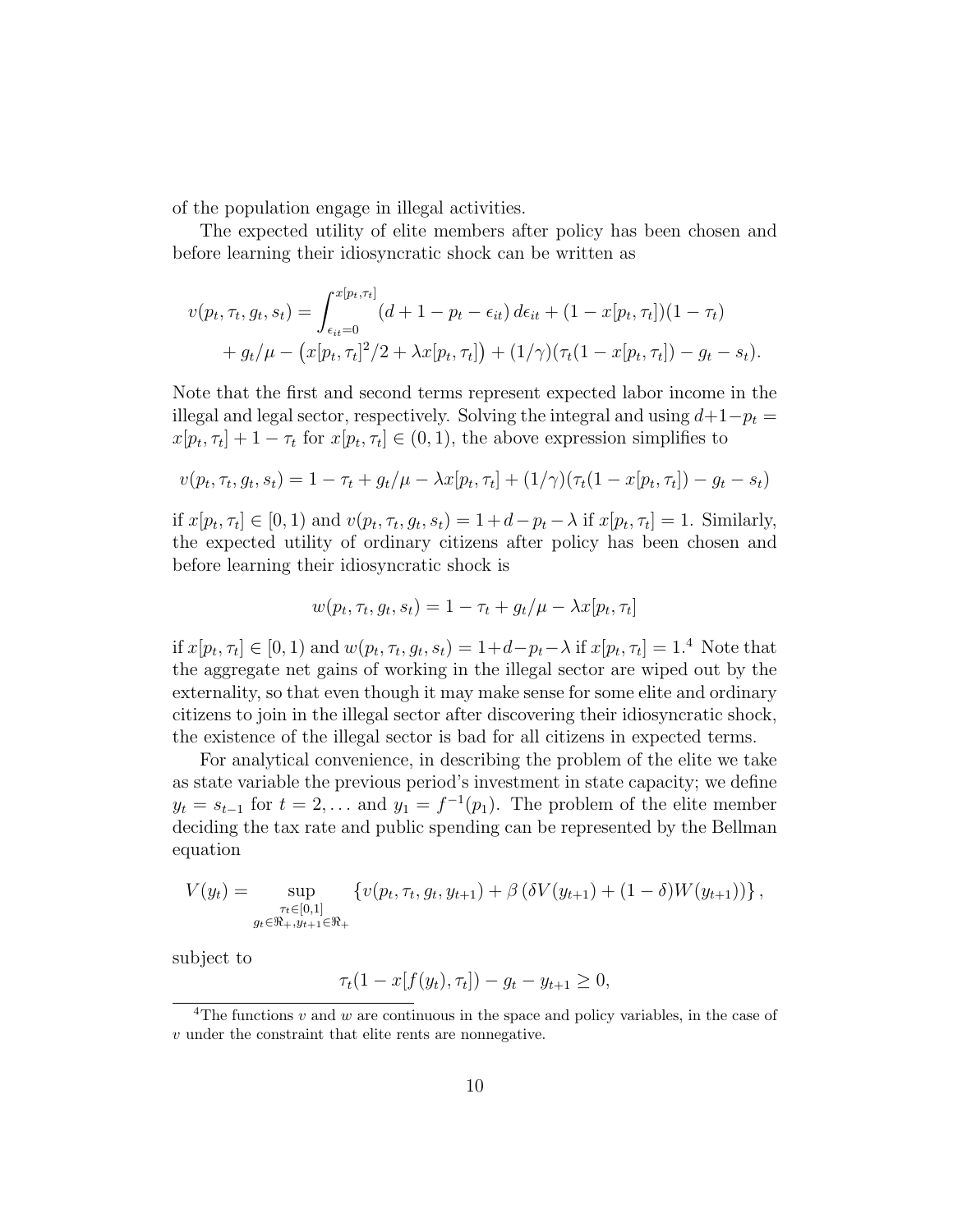where  $V(y_t)$  is the value of being in the elite and

$$
W(y_t) = w(p_t, \tau_t, g_t, y_{t+1}) + \beta \left( \frac{(1 - \delta)\gamma}{1 - \gamma} V(y_{t+1}) + \left( 1 - \frac{(1 - \delta)\gamma}{1 - \gamma} \right) W(y_{t+1}) \right)
$$

is the value of being an ordinary citizen.

We assume

$$
(A1) \t\t c > (3+\sqrt{5})/4, \quad \lambda \ge 1, \quad \text{and} \quad d < 1,
$$

so that the solution of the elite problem is interior. In particular, the lower bound on the externality guarantees that the problem of the elite is concave in the policy variables. The lower bound on the marginal cost of state capacity guarantees that it is too costly for the elite to eliminate the illegal sector completely, and the upper bound on the size of the market for the illegal sector guarantees that the elite chooses policies such that the illegal sector is smaller than the economy.

Note that the constraint in the maximization problem is that aggregate elite rents are nonnegative. From the first-order condition associated to the level of public spending we get that if  $\gamma < \mu$ , then public good provision must be zero but aggregate rents can be positive, and if  $\gamma > \mu$ , then aggregate rents must be zero but the public good may be provided. That is, a small enough elite will favor particularistic spending, while a larger elite will provide universal public goods.

Suppose  $0 < x[f(y_t), \tau_t] < 1$  and either the public good is provided or the elite collects rents, so that the fiscal constraint is not binding, for  $t = 1, 2, \ldots$ From the first-order condition associated to the tax rate we get  $\tau_t = T(f(y_t))$ where

(2) 
$$
T(p_t) = \min \left\{ \frac{1}{2} (1 - d + p_t - (\lambda + 1) \min\{\gamma, \mu\}), 1 \right\}.
$$

Since either the public good is provided or the elite collects rents, we get  $g_t = G[y_t, y_{t+1}]$  where

$$
G[y_t, y_{t+1}] = I[\gamma, \mu](T(f(y_t))(1 - x[f(y_t), T(f(y_t))]) - y_{t+1}),
$$

where<sup>5</sup>

$$
I[\gamma, \mu] = 0 \text{ if } \gamma < \mu \text{ and } I[\gamma, \mu] = 1 \text{ if } \gamma \ge \mu.
$$

<sup>&</sup>lt;sup>5</sup>If  $\gamma = \mu$  there are multiple equilibria. In equilibrium,  $I[\gamma, \mu]$  can be equal to any constant between zero and one, or indeed, equal to any function of  $y_t$  bounded between zero and one that preserves concavity of the elite problem described below. Setting  $I[\gamma, \mu] = 1$ if  $\gamma = \mu$  helps simplify the exposition.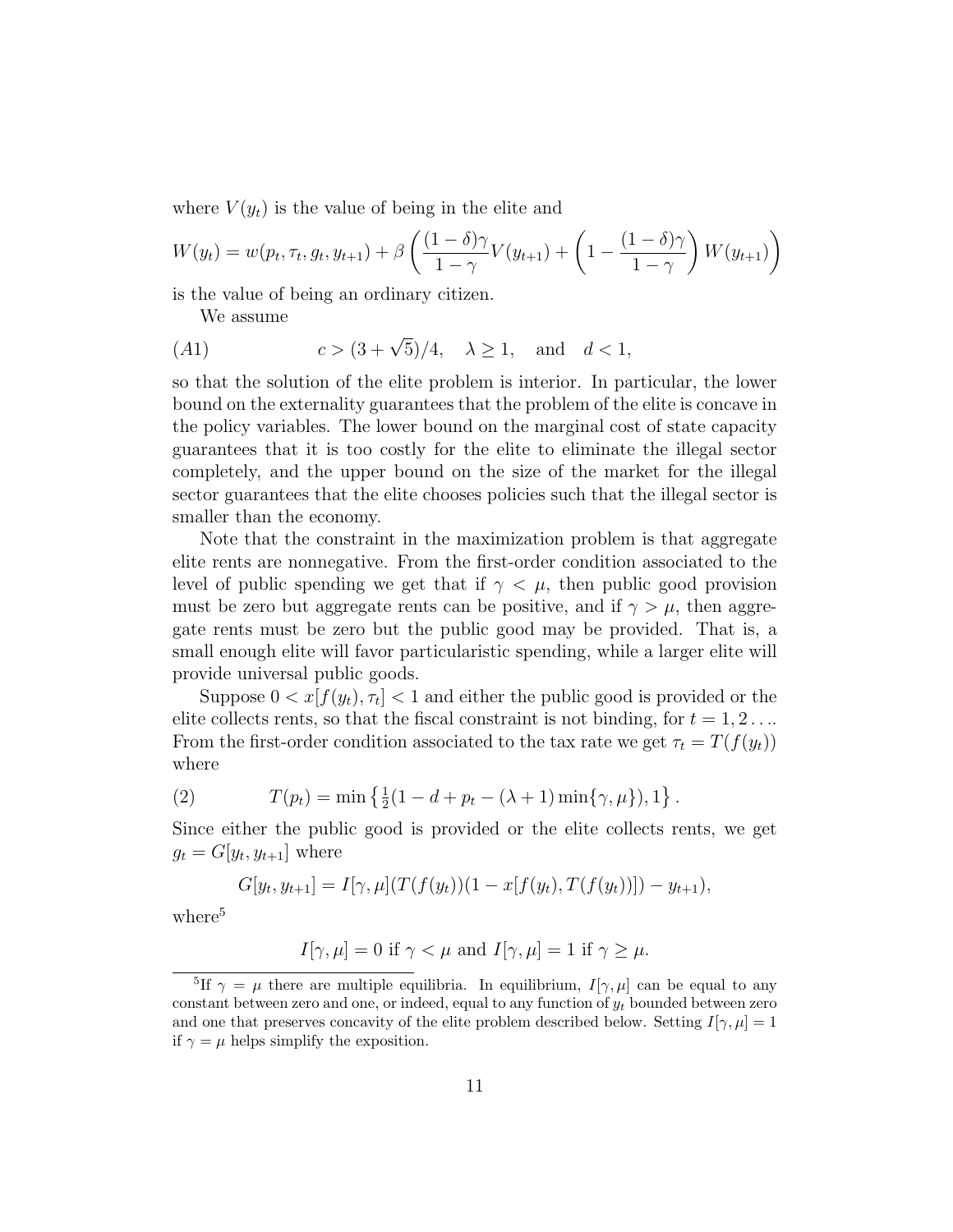Substituting  $G[y_t, y_{t+1}]$  for  $g_t$  and  $T(f(y_t))$  for  $\tau_t$  in  $V(y_t)$  and  $W(y_t)$ , we have

$$
V(y_t) = \sup_{y_{t+1} \in \mathbb{R}_+} \left\{ (T(f(y_t))(1 - x[f(y_t), T(f(y_t))]) - y_{t+1}) / \min\{\gamma, \mu\} + 1 - T(f(y_t)) - \lambda x[f(y_t), T(f(y_t))] + \beta \delta V(y_{t+1}) + \beta (1 - \delta) W(y_{t+1}) \right\},
$$

where

$$
W(y_t) = 1 - T(f(y_t)) + G[y_t, y_{t+1}]/\mu - \lambda x[f(y_t), T(f(y_t))]
$$
  
+  $\beta(1 - \delta)(\gamma/(1 - \gamma))V(y_{t+1}) + \beta(1 - (1 - \delta)(\gamma/(1 - \gamma)))W(y_{t+1}).$ 

Note that the instantaneous payoff of the elite and that of ordinary citizens are bounded, continuously differentiable and concave if  $\lambda \geq 1$ , which follows from assumption A1. Thus, by standard arguments,  $V(\cdot)$  and  $W(\cdot)$ are concave and continuously differentiable. From the first-order condition associated to state capacity

$$
1/\min\{\gamma,\mu\} = \beta \delta V'(y_{t+1}) + \beta (1-\delta) W'(y_{t+1}).
$$

Using the envelope condition we get

$$
1/\min{\gamma,\mu} = \beta(\hat{\delta}\tau_{t+1}/\min{\gamma,\mu} + \lambda)f'(y_{t+1}),
$$

where  $\hat{\delta} = \delta + (1 - \delta)I(\gamma, \mu)$ . Equivalently,

$$
p_{t+1} = (\beta/c)(\hat{\delta}\tau_{t+1} + \lambda \min{\gamma, \mu}).
$$

From the previous equation and equation 2 we get that  $p_{t+1} = p^*$ , where

$$
p^* = (\beta/c)((\hat{\delta}/2)(1 - d + p^* - (\lambda + 1)\min{\gamma, \mu}) + \lambda \min{\gamma, \mu}).
$$

Collecting terms in  $p^*$  and in min $\{\gamma, \mu\},\$ 

$$
(1 - \beta \hat{\delta}/2c)p^* = (\beta \hat{\delta}/2c)(1 - d) + ((\beta/c)\lambda - (\beta \hat{\delta}/2c)(\lambda + 1))\min{\gamma, \mu},
$$

or equivalently

$$
p^* = \frac{\beta \hat{\delta}/c}{2 - \beta \hat{\delta}/c} (1 - d + (2\lambda/\hat{\delta} - \lambda - 1) \min{\gamma, \mu}).
$$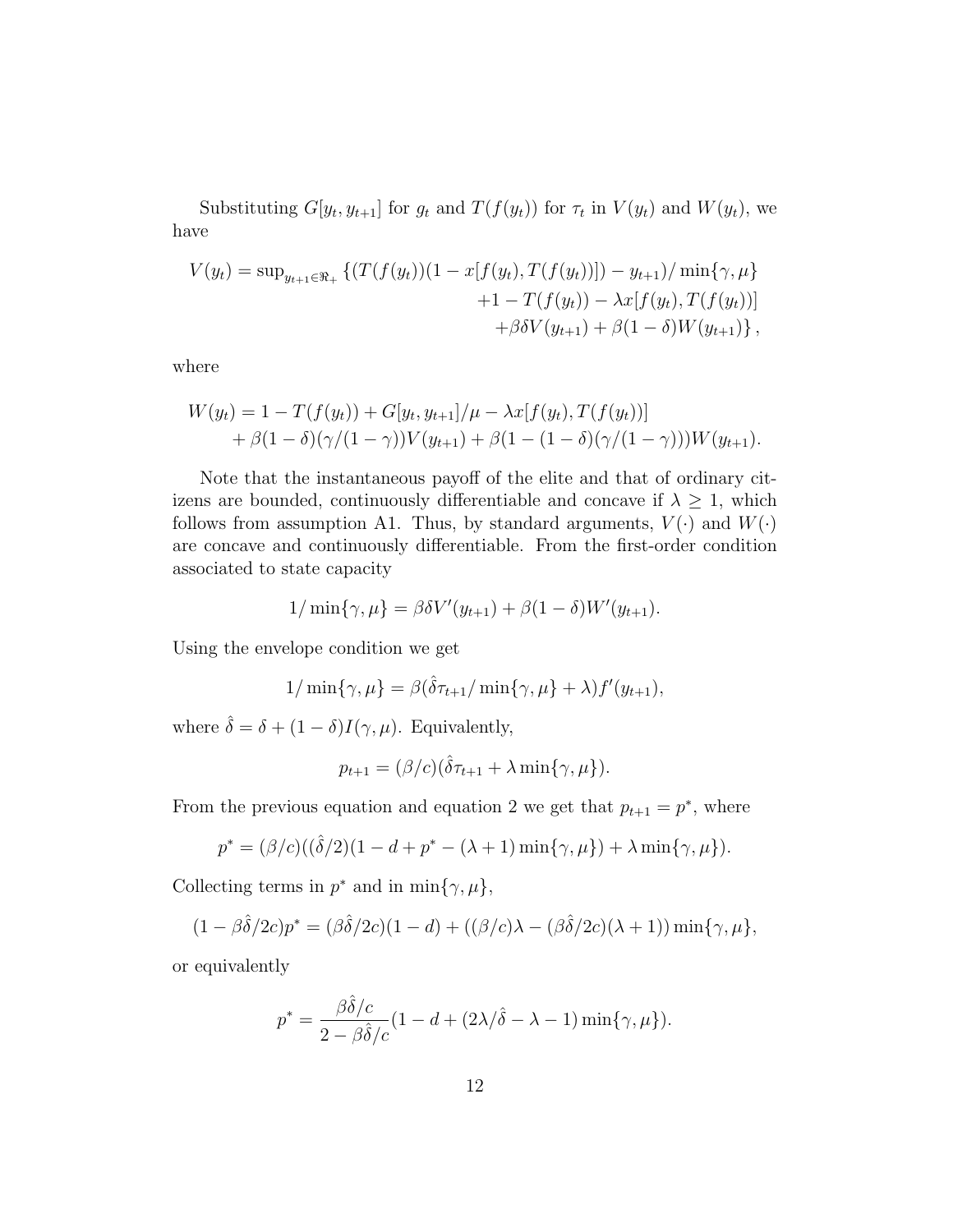Thus, investment in state capacity each period is given by

(3) 
$$
S(p_t) = cp^{*2}/2.
$$

Note that investment in state capacity is independent of the current level of state capacity. Finally, we have

(4) 
$$
G(p_t) = I[\gamma, \mu](T(p_t)(1 - x[p_t, T(p_t)]) - cp^{*2}/2).
$$

Since investment in state capacity is constant, the dynamics of policy and job choices along the equilibrium path is very simple under the rules described by equations 1, 2, 3 and 4. From equation 3 we get that for any  $t > 1$ ,  $p_t = p^*$ . From this and equation 2, we get that for any  $t > 1$ ,  $\tau_t = \tau^*$ where

$$
\tau^* = T(p^*) = \frac{1}{2} \left( 1 - d - (\lambda + 1) \min\{\gamma, \mu\} \right)
$$

$$
+ \frac{1}{2} \left( \frac{\beta \hat{\delta}/c}{2 - \beta \hat{\delta}/c} \right) \left( 1 - d + (2\lambda/\hat{\delta} - \lambda - 1) \min\{\gamma, \mu\} \right).
$$

Collecting terms and simplifying,

$$
\tau^* = \frac{1 - d - (\lambda + 1 - \beta \lambda/c) \min\{\gamma, \mu\}}{2 - \beta \hat{\delta}/c}.
$$

Finally, using the previous expressions we get that for any  $t > 1$ ,  $x_t = x^*$ where

$$
x^* = x[p^*, \tau^*] = 1 - \frac{1 - d + (\beta \lambda/c + (1 - \beta \hat{\delta}/c)(\lambda + 1))\min\{\gamma, \mu\}}{2 - \beta \hat{\delta}/c}.
$$

We have

**Theorem 1** There is  $a \overline{\mu} \in (0, 1/2)$  such that for every  $\mu \in [0, \overline{\mu})$  there is a Markov perfect equilibrium and it is unique for every  $\gamma \neq \mu$ . Equilibrium job choices and policy choices are given by equations 1, 2, 3 and 4. Along the equilibrium path, the tax policy, state capacity and size of the illegal sector converge to  $\tau^*$ ,  $p^*$ , and  $x^*$ , respectively, for any initial condition  $p_1 \geq 0$ .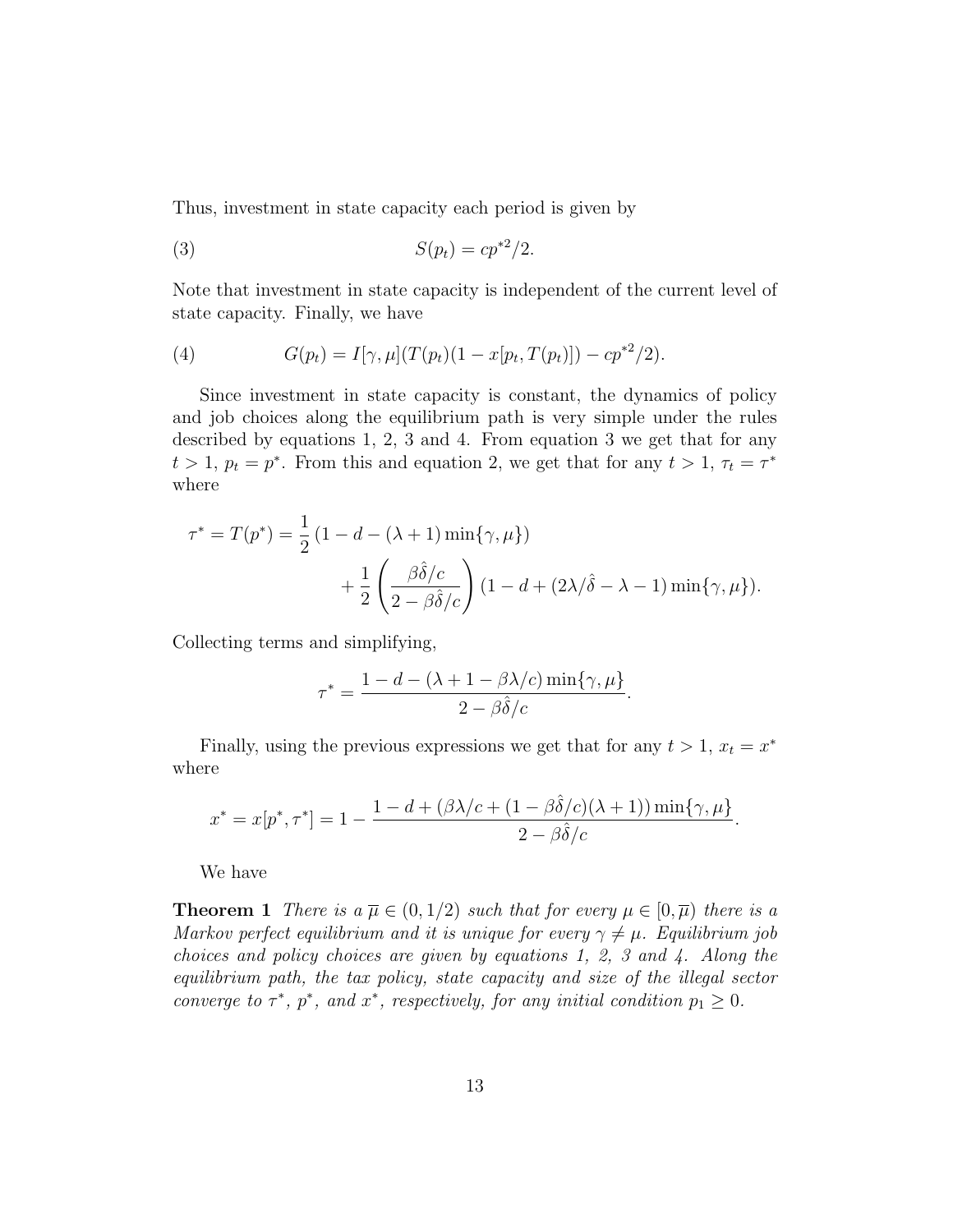**Proof.** From the previous discussion we know that job choices given by equation 1 are optimal. We also know that policy choices given by equations 2, 3 and 4 are optimal for the elite, if the implied tax rate, illegal sector size and state capacity are interior, and the elite either collects positive rents or provides the public good. In the Appendix we show that for some  $\overline{\mu} \in (0, 1/2)$ this is the case for every  $p_t \geq 0$  for every  $\mu < \overline{\mu}$ .

Recall that the payoff of the public good is equal to the inverse of  $\mu$ . The upper bound  $\overline{\mu}$  implies that providing some of the public good is more attractive for a large enough elite than dedicating all tax revenues to building up state capability. For a small elite appropriating rents is even more attractive than providing the public good, so the upper bound guarantees that the fiscal constraint in the problem of the elite is not binding in either case.

### 4 Constitution and state capacity

In this section we discuss the relationship between the endogenous variables (state capacity, tax policy and size of the illegal sector) and the society's constitution (size of the elite and probability of renewal) in equilibrium.

From direct inspection of equations 2, 3 and 4 it follows that the policies adopted by any society with  $\gamma \geq \mu$  are identical to those chosen by a society with  $\gamma = 1$ ; that is, the elite collects no rents, fully internalize the externality imposed on society by the illegal sector, and dedicates all fiscal revenues to providing universal public goods and building up state capacity. We refer to any such society as a democracy as it equalizes the payoffs of elite and ordinary citizens.

On a somewhat opposite end, consider a society with  $\gamma < \mu$  and  $\delta = 1$ . In any such society, the elite remains the same in every period and moreover the payoffs of the elite are larger than those of ordinary citizens. We refer to any such society as an *oligarchy*. Note from previous definitions that a society may be neither a democracy nor an oligarchy. Both the case of democracy and the case of oligarchy play an important role in what follows.

The following result is immediate.

**Corollary 1** If a society is a democracy, then the steady state level of taxes, state capacity and size of the illegal sector are constant in the probability of renewal of the elite and the size of the elite.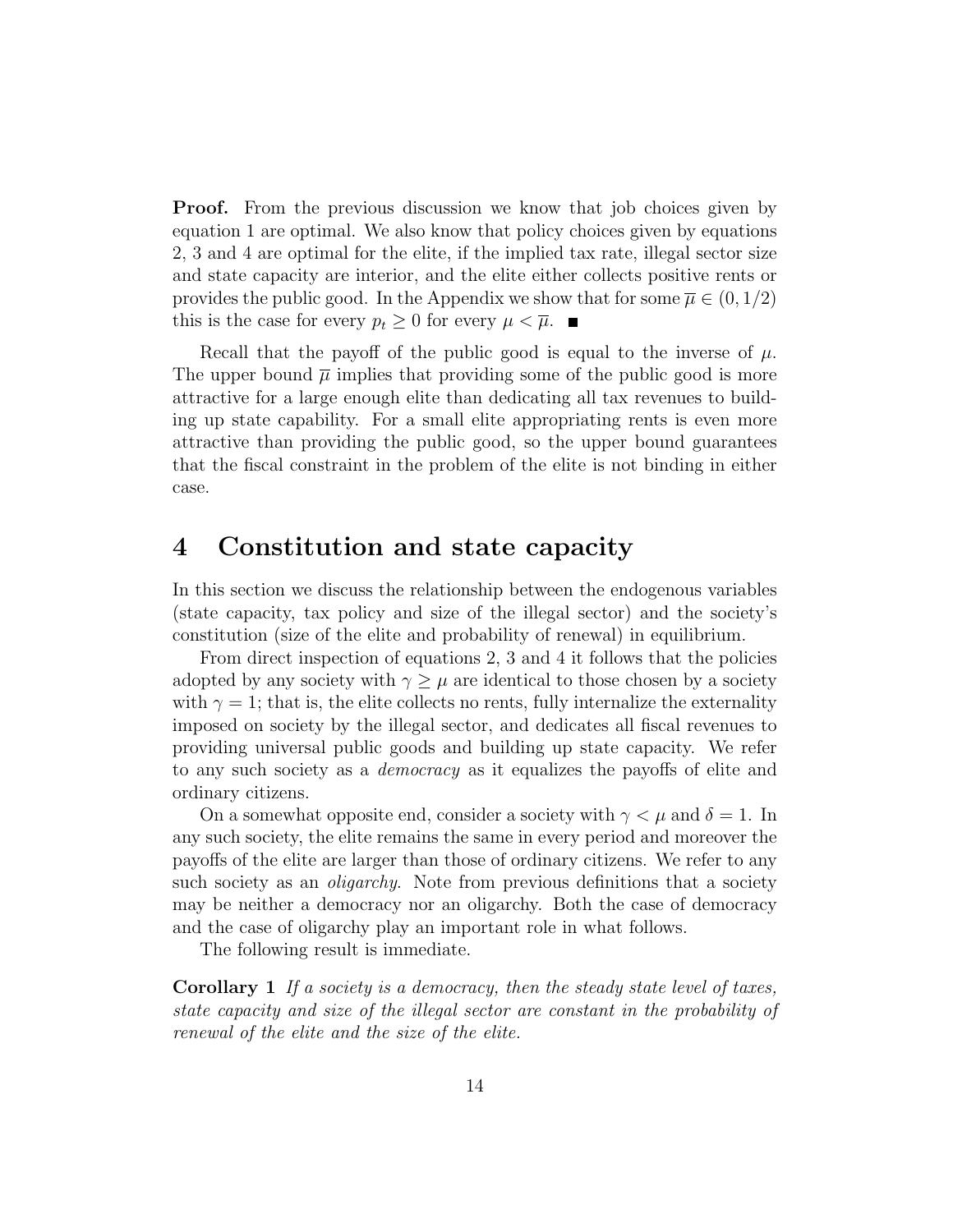Recall that the probability of renewal of the elite is  $1 - \delta$ . We have

Corollary 2 If a society is not a democracy, then the steady state levels of taxes and state capacity are decreasing in the probability of renewal of the elite, and the steady state size of the illegal sector is increasing in the probability of renewal of the elite.

**Proof.** From the definitions of  $\tau^*$ ,  $p^*$ , and  $x^*$  it is simple to show that if  $\gamma < \mu$  then  $\partial \tau^* / \partial \delta > 0$  and  $\partial p^* / \partial \delta > 0$ , and

$$
\frac{\partial x^*}{\partial \delta} < 0 \quad \text{if} \quad \gamma < (1 - d) / (1 + \gamma (1 - \beta / c)),
$$

but

$$
\gamma < \mu < \overline{\mu} \le (1 - d)/(1 + \gamma) \le (1 - d)/(1 + \gamma(1 - \beta/c)).
$$

(See the Appendix for the upper bound on  $\overline{\mu}$ .)

Intuitively, as the probability of renewal of the elite increases, the allure of future rents is less important for the elite, and the elite correspondingly invests less in state capacity. As a result, in steady state the elite is less capable to collect taxes. With respect to the illegal sector, the decrease in state capacity more than compensates the tax reduction, leading to an increase in illegal activities. That is, political alternation in the sense of renewal of a small enough elite results in shrinking of the state and its ability to contain the illegal sector.

It is interesting to consider the temporal trajectory of the policy variables in reaction to an unanticipated increase of the probability of renewal of the elite at the beginning of period  $t$ . Since state capacity is given at time  $t$ , from equation 2 we get that the there is no contemporary change in taxation. However, because of the larger probability of renewal by the beginning of period  $t + 1$ , there will be a smaller investment in state capacity at time t for any expected tax rate in  $t + 1$ . This, again from equation 2, leads to a reduced tax rate in period  $t + 1$ . Finally, because of the probability of renewal by the beginning of time  $t + 2$ , investment in state capacity will be the same in period  $t + 1$  than in period t. That is, the policy adjustment occurs in periods t and  $t+1$  in reaction to expectations about changes in the composition of the elite in periods  $t + 1$  and  $t + 2$ . Note that a two-period model, while simpler, would not be completely satisfactory to analyze the effects of a permanent increase in elite turnover.

Similarly, we have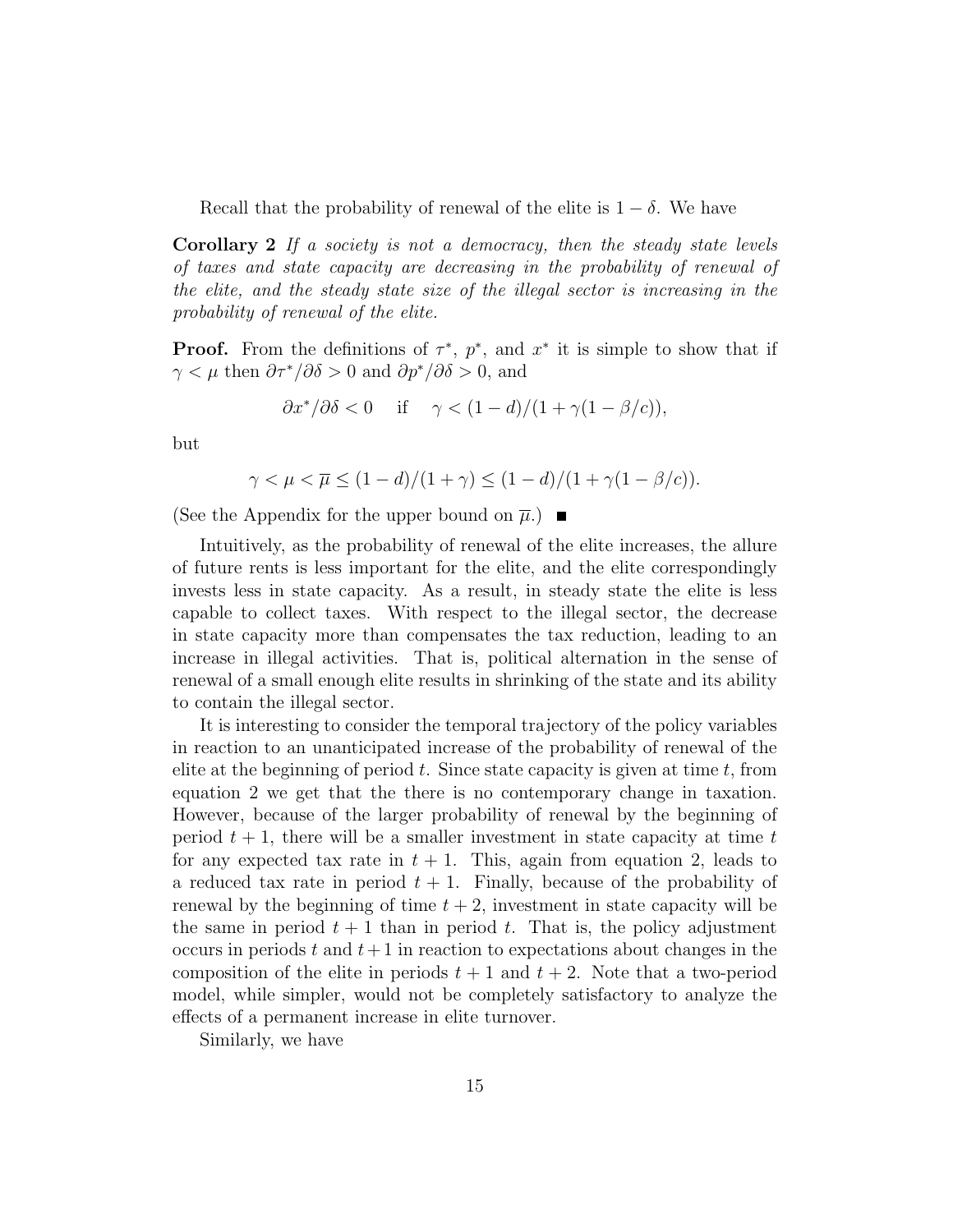Corollary 3 If a society is not a democracy, then the steady state level of taxes is decreasing, the steady state level of state capacity in increasing, and the illegal sector is decreasing in the size of the elite. If the society is not an oligarchy, then as the size of the elite increases, at  $\gamma = \mu$  the steady state level of taxes and state capacity jump discontinuously upward, and the steady state size of the illegal sector jumps discontinuously downward.

**Proof.** From the definitions of  $\tau^*$ ,  $p^*$ , and  $x^*$  it is simple to show that if  $\gamma < \mu$  then  $\partial \tau^* / \partial \gamma < 0$ ,  $\partial p^* / \partial \gamma > 0$ , and  $\partial x^* / \partial \gamma < 0$ .

If  $\gamma$  converges to  $\mu$  from below, then the steady state tax rate converges to

$$
\frac{1-d-(\lambda+1-\beta\lambda/c)\mu}{2-\beta\delta/c},
$$

while for any  $\gamma > \mu$ , the steady state tax rate is equal to

$$
\frac{1-d-(\lambda+1-\beta\lambda/c)\mu}{2-\beta/c},
$$

which is strictly above the previous limit since  $\delta < 1$ . Similar arguments apply to the steady state level of state capacity and size of the illegal sector; in this last case we need to use the upper bound on  $\mu$  as in the proof of the previous corollary.

Intuitively, as the size of the elite increases, per capita rents for elite members decline so the utility maximizing tax rate declines accordingly. When the size of the elite crosses the threshold  $\gamma = \mu$ , the marginal incentive for collecting taxes is no longer providing rents to the elite but rather providing universal public goods, which benefit current elite members regardless of whether they remain or not in the elite in the future. Thus, if the probability of exiting the elite is not equal to zero, the level of taxes must jump upwards.

Similarly, as the size of the elite increases, elite members internalize to a larger degree the negative externality imposed on every citizen by the illegal sector, so state capacity increases accordingly. When the size of the elite crosses the threshold  $\gamma = \mu$ , elite members care about the positive effect of state protection on taxation regardless of whether they stay in the elite or not next period, since for  $\gamma > \mu$  fiscal revenue is devoted to providing universal public goods and not rents for the elite. Accordingly, if the probability of exiting the elite is not equal to zero, the level of state capacity must jump upwards.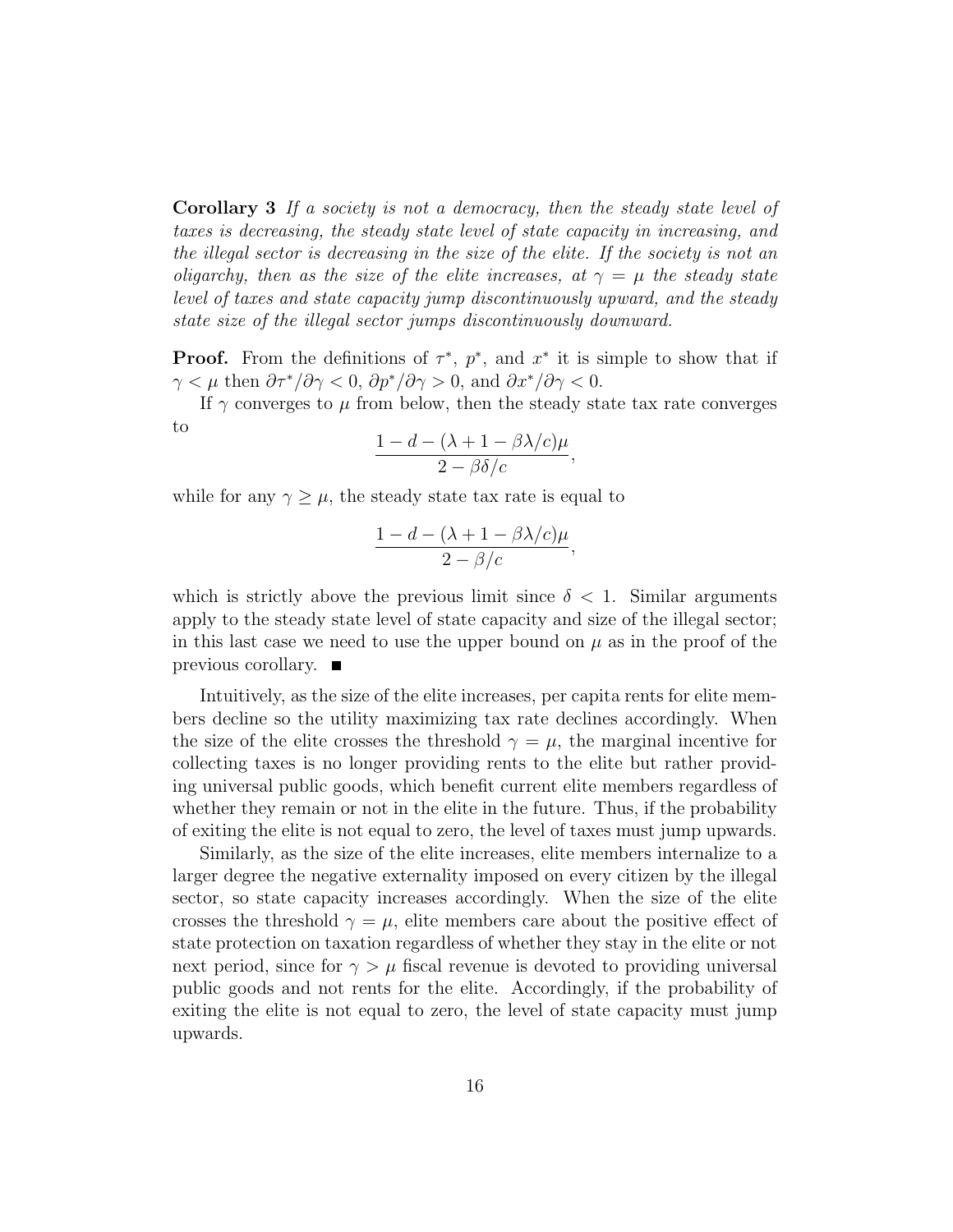Finally, since initially taxes decrease and state capacity increases as the size of the elite increases, the size of the illegal sector must decrease. When the size of the elite crosses the threshold  $\gamma = \mu$ , the jump upwards in the level of state capacity more than compensates the jump upwards in the level of taxation, since the reason to collect more taxes is both to provide public goods and to reduce the size of the illegal sector.

Again, it is interesting to consider the temporal trajectory of the policy variables in reaction to an unanticipated increase of the size of the elite at the beginning of period t. Even though state capacity is given at time t, from equation 2 we get that the there is a drop of the tax rate in period  $t$  because elite rents become less attractive as they have to be split among a larger elite in period  $t$ . Moreover, because elite rents are expected to remain less attractive in period  $t + 1$ , there will be a smaller investment in state capacity at time t for any expected tax rate in  $t+1$ . This, again from equation 2, leads to a reduced tax rate in period  $t+1$ . Finally, because elite rents are expected to remain less attractive in period  $t + 2$ , investment in state capacity will be the same in period  $t + 1$  than in period t. The policy adjustment occurs in periods t and  $t + 1$ , in reaction to the change in the size of the elite in period t and the expectations about periods  $t + 1$  and  $t + 2$ .

# 5 Endogenous constitutions

In this section we modify the game to allow for consensual changes in the political and social institutions behind the size of the elite and the probability of renewal. In particular, we introduce a constitutional decision at the beginning of the first period, before a random elite member chooses the public policy for the period. Play within period 1 can be split into a constitutional decision stage, as described below, and a policy decision stage, as described in previous sections. Play any other period occurs exactly as it was described in previous sections.

At the beginning of period 1 there is an initial elite size  $\gamma_0$  and probability of renewal  $\delta_0$ . We consider two cases representing extreme allocations of bargaining power. In the first case, the elite sets the agenda. In particular, a random elite member makes a constitutional proposal  $\gamma', \delta'$ , and a random ordinary citizen accepts or rejects the proposal. In the second case, ordinary citizens set the agenda. In particular, a random ordinary citizen makes a constitutional proposal  $\gamma', \delta'$ , and a random elite member accepts or rejects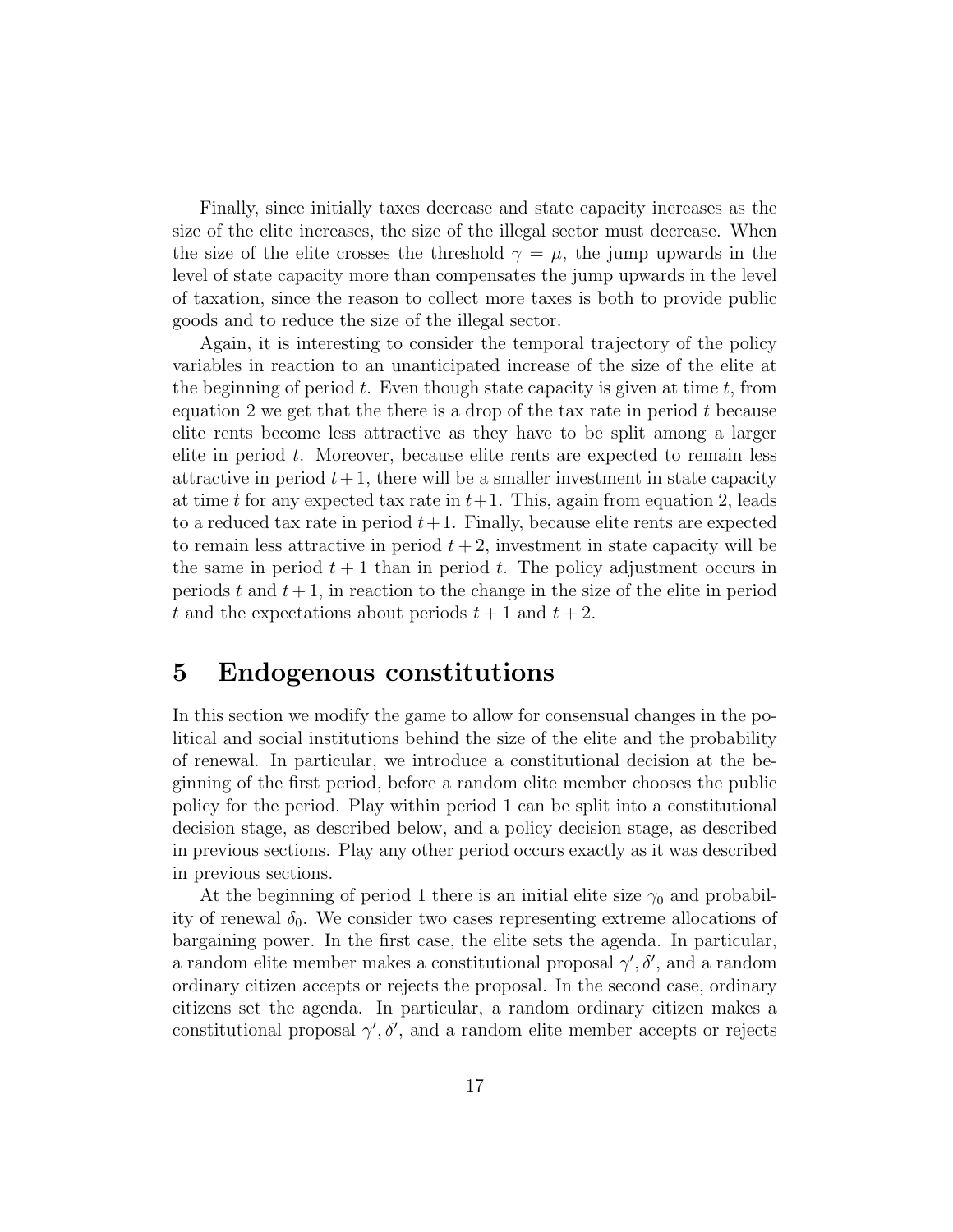

(b) Ordinary citizens set the agenda

Figure 2: Modified Within-Period 1 Timeline

the proposal. In either case, if the proposal is accepted, it is adopted immediately. That is, if  $\gamma' \neq \gamma_0$ , then the elite expands or contracts, selecting random ordinary citizens or random elite members. Similarly, if  $\delta' \neq \delta_0$ , the probability of renewal by the end of the period changes accordingly. If instead the proposal is rejected, initial institutions remain in place so that  $\gamma = \gamma_0$  and  $\delta = \delta_0$ . We refer to the citizen who makes the proposal as the agenda-setting citizen, and to the citizen who accepts or rejects as the citizen with veto-power. The remainder of within period play remains as it was described in section 2. After period 1, the constitution remains fixed for the foreseeable future.

Now the state variables every period after period 1 include not only the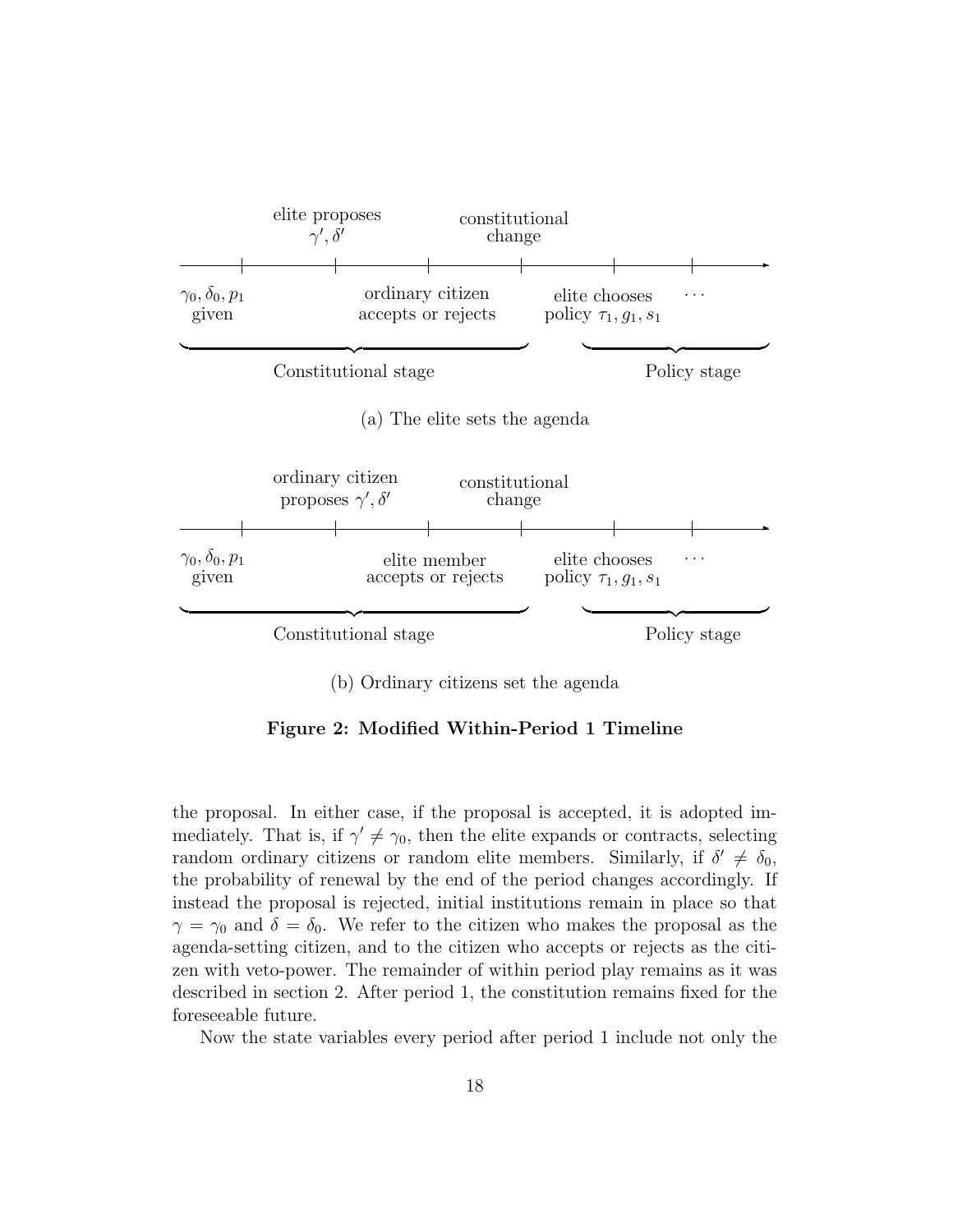level of state capacity but also the political institutions,  $\gamma$ ,  $\delta$ , inherited from period 1. Figure 2 illustrates the time line in period 1 in the modified game.

We say that a constitutional change is policy-relevant if it affects the subsequent policy decisions. From previous sections, if a society is a democracy, then any constitutional change in the probability of renewal of the elite is policy-irrelevant, and so it is any change in the size of the elite as long as the elite remains above the bound  $\mu$ .

It turns out that there is room for consensual, policy-relevant constitutional changes as long as the society is neither a democracy nor an oligarchy. Moreover, democracy and oligarchy are absorbing states.

**Theorem 2** If a society is a democracy or an oligarchy at the beginning of period 1, no policy-relevant constitutional change is accepted. If a society is neither a democracy nor an oligarchy at the beginning of period 1, then the agenda-setting citizen proposes either an oligarchy or a democracy, and the citizen with veto power accepts.

We prove the theorem via a series of lemmas.

**Lemma 1** If  $\delta_0 = 1$  or  $\gamma_0 \geq \mu$ , no policy-relevant constitutional change is accepted regardless of who sets the agenda.

**Proof.** If  $\delta_0 = 1$  then the value of the elite is continuous and weakly decreasing in the size of the elite, and strictly decreasing if  $\gamma_0 < \mu$ . Thus the elite will not accept any increase in the size of the elite if  $\gamma_0 < \mu$ , and any increase in the size of the elite if  $\gamma_0 \geq \mu$  is irrelevant for policy decisions. If  $\delta_0 = 1$ and  $\gamma_0 < \mu$ , any increase in the probability of renewal of the elite makes current elite members worse off, and if  $\gamma_0 \geq \mu$  any increase in the probability of renewal of the elite is irrelevant for policy decisions. Finally, if  $\gamma_0 \geq \mu$ , any change in the size of the elite below  $\mu$  will make ordinary citizens worse off, while any other change in the size of the elite is policy-irrelevant.  $\blacksquare$ 

**Lemma 2** If  $\delta_0 < 1$ ,  $\gamma_0 < \mu$  and the elite sets the agenda, there is some  $\hat{\gamma} \in (0, \mu]$  such that if  $\gamma_0 < \hat{\gamma}$  then in the constitutional stage the elite member proposes  $\delta' = 1$  and some  $\gamma' \in [\gamma_0, \mu)$ , and if  $\gamma_0 \geq \hat{\gamma}$ , then the elite member proposes  $\gamma' \geq \mu$  and any  $\delta'$ . In either case the proposal is accepted by the ordinary citizen.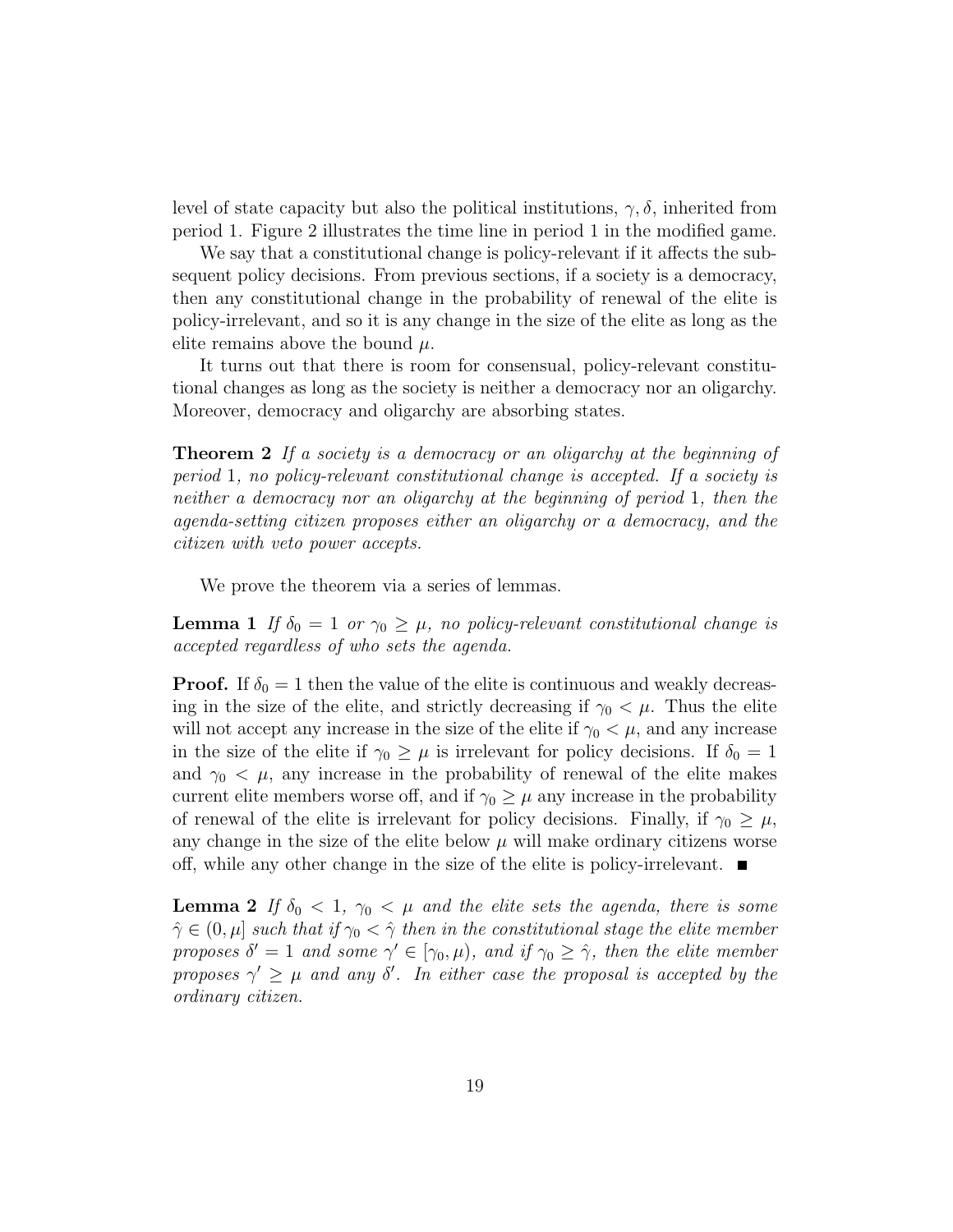**Proof.** Suppose that the elite sets the agenda and  $\delta_0 < 1$ . Consider the case  $\gamma_0 = 0$  i.e. the elite is very small. Increasing  $\delta$  to one is obviously preferable for the current elite to the status quo. We claim it is also convenient for ordinary citizens. To see why, note that reducing the probability of renewal does not change the current period tax nor state capacity, so it does not change the current period instantaneous payoff to ordinary citizens. Next period tax and state capacity level will be set at the new steady state values. Since  $\gamma_0 = 0$ , the probability of becoming part of the elite is negligible for any ordinary citizen. Thus, ordinary citizens are better off if and only if their instantaneous payoff at the new steady state tax and state capacity is larger than it was. This is in fact the case if

$$
-\partial \tau^* / \partial \delta - \lambda \partial x^* / \partial \delta > 0,
$$

or equivalently

$$
\lambda \partial p^* / \partial \delta > (1 + \lambda) \partial \tau^* / \partial \delta,
$$

which verifies as long as  $\lambda > 1$  (assumption A1). It remains to show that the elite cannot be better off offering an increase in the elite size. This follows from the fact that if  $\delta$  is set at one then the value of the elite is continuous and weakly decreasing in the size of the elite. From continuity of the value of being an ordinary citizen with respect to the size of the elite, it follows that if  $\gamma_0$  is near zero then the elite will propose  $\gamma' = \gamma_0$  and  $\delta' = 1$ , and the ordinary citizen will accept the proposal.

We sketch the remainder of the proof. For larger values of  $\gamma_0$  it may be the case that ordinary citizens would be worse off accepting  $\gamma' = \gamma_0$  and  $\delta' = 1$ . This is because reducing the probability of renewal of the elite has two effects. On the one hand, it increases the sum of the payoffs of the elite and ordinary citizens. On the other hand, it redistributes in favor of the current elite as it reduces mobility in and out of the elite. Thus, the elite may need to compensate ordinary citizens with a one-off increase in the size of the elite in exchange for reducing the probability of renewal of the elite in the future. For values of  $\gamma_0$  close enough to  $\mu$ , it may be that the increase in the size of the elite that compensates ordinary citizens for taking  $\delta$  to one is larger than  $\mu - \gamma_0$ . In that case the best the elite can do is propose democracy. ■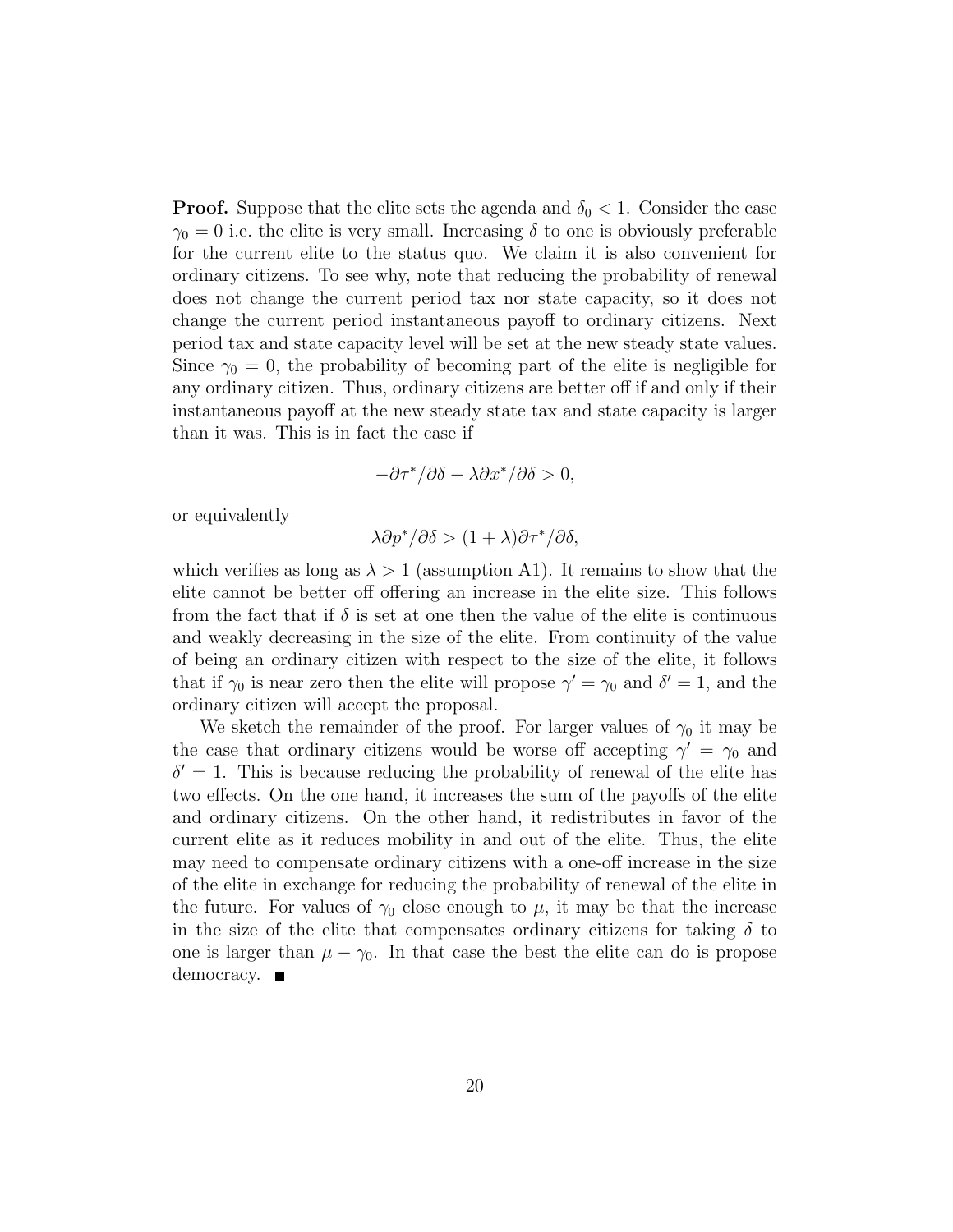**Lemma 3** If  $\delta_0 < 1$ ,  $\gamma_0 < \mu$  and ordinary citizens set the agenda, there is some  $\overline{\gamma} \in [0,\mu)$  such that if  $\gamma_0 > \overline{\gamma}$  then in the constitutional stage the ordinary citizen proposes any  $\gamma' \geq \mu$  and any  $\delta'$ , and if  $\gamma_0 \leq \overline{\gamma}$ , then the ordinary citizen proposes  $\delta' = 1$  and some  $\gamma' \in [\gamma_0, \mu)$ ; in either case the proposal is accepted by the elite member.

**Proof.** Suppose ordinary citizens set the agenda and  $\delta_0 < 1$ . Increasing  $\gamma$ above  $\mu$  is obviously preferable for ordinary citizens to any other political institution, since elite rents are eliminated and instead public goods are optimally provided. We claim it is also convenient for the elite for large enough  $\gamma_0$ . To see why, note that for  $\gamma_0$  close to  $\mu$  the per capita return of elite rents is nearly equal to the payoff provided by public goods. By expanding the size of the elite so that public goods are provided instead of elite rents, current elite members obtain a larger payoff to the extent that there is some positive probability of elite renewal in the status quo.

We sketch the remainder of the proof. For smaller values of  $\gamma_0$  it may be the case that the elite would be worse off accepting  $\gamma' \geq \mu$ . This is because increasing the size of the elite above the threshold  $\mu$  has two effects. On the one hand, it increases the sum of the payoffs of the elite and ordinary citizens. On the other hand, it redistributes in favor of ordinary citizens as it replaces elite rents with universal public goods. Thus, ordinary citizens may be unable to obtain the consent of the elite to become a democracy. In that case, the best for ordinary citizens is to propose an oligarchy, which increases the sum of the payoffs, coupled with a one-off increase in the size of the elite so as to redistribute all the payoff gain to current ordinary citizens.  $\blacksquare$ 

The first line of the statement of the theorem follows from Lemma 1, the second line from Lemmas 2 and 3.

Lemma 3 may seem surprising. Why would the elite extend the franchise so as to eliminate elite rents? The reason is that if there is some probability of renewal of the elite, current elite members also care about the payoff of ordinary citizens in the future. Increasing the franchise today is a way to commit to universal public goods in the future. This argument is similar to the one proposed by Lizzeri and Persico (2004) to explain the voluntary extension of the franchise in nineteen century Britain.

Lemma 2 may seem even more surprising. Why would ordinary citizens give their consent to the transition from a divided society with some mobility to an oligarchic regime with no mobility? The reason is that the elite becomes more forward looking and consequently more willing to spend in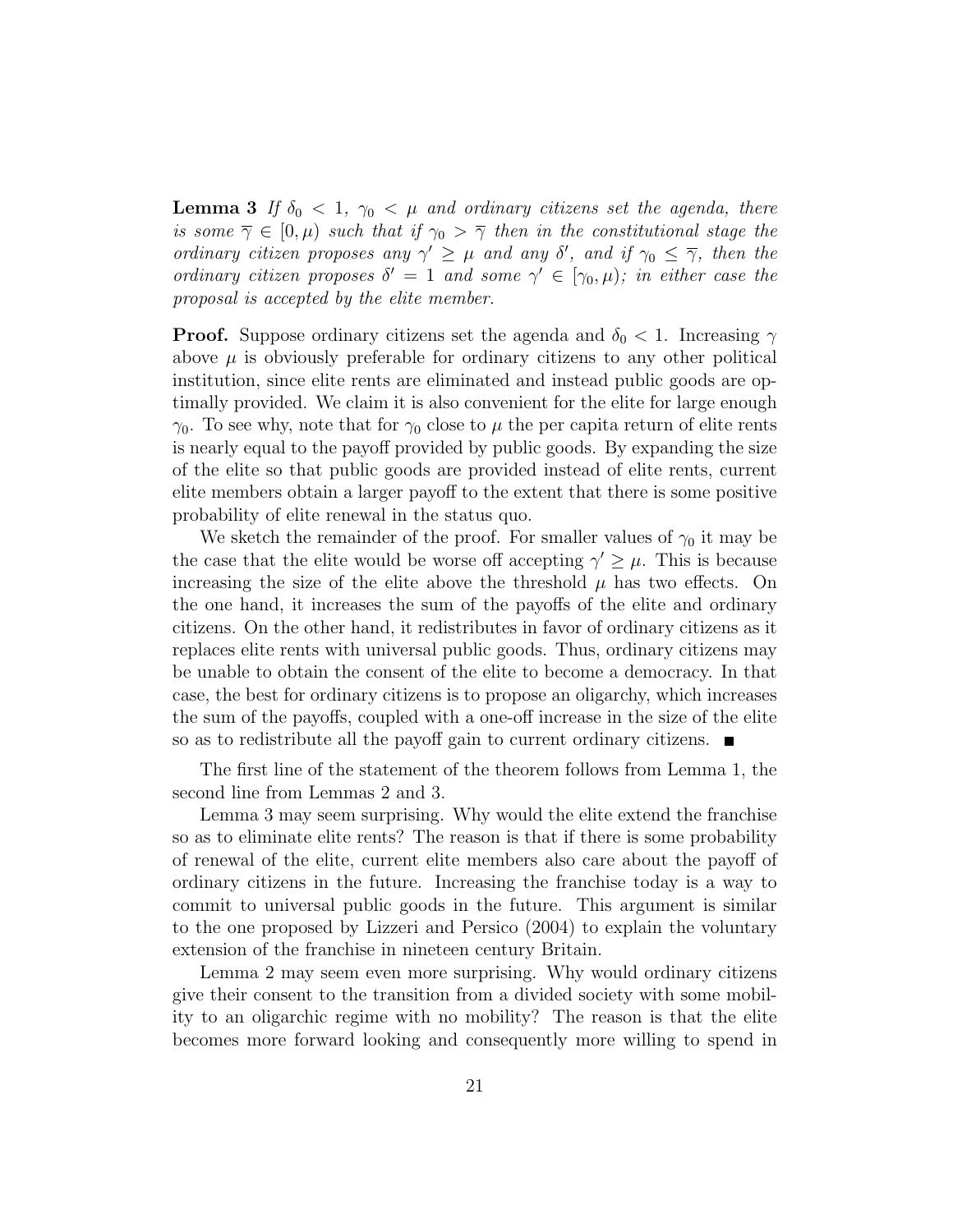

Figure 3: The Constitutional Bargain

state capacity as the probability of renewal of the elite declines. If the size of the elite is very small so that mobility is negligible from the viewpoint of ordinary citizens to begin with, then ordinary citizens will be better off with a reduction in mobility without any further compensation. In effect, borrowing the title of Magaloni's (2006) work on the PRI rule in twenty century Mexico, it becomes convenient for the majority of citizens to "vote for autocracy."

Figure 3 (a) and (b) illustrates the bargaining problem faced by the elite and ordinary citizens when the initial elite size is small (near 0) and large (near  $\mu$ ), respectively, and when the probability of renewal of the elite is positive. In each case, the expected discounted utility of elite members is depicted in the vertical axis and the expected discounted utility of ordinary citizens is depicted in the horizontal axis. Point  $D$  over the 45 degree line represents the utilities of elite members and ordinary citizens in democracy.

In case (a), the status quo is given by the point  $S$  and the Pareto set is given by the curve  $AB$  (open in the point B) together with the point D. Point A represents the utilities for elite and ordinary citizens of taking the probability of renewal to zero while keeping the current elite size constant,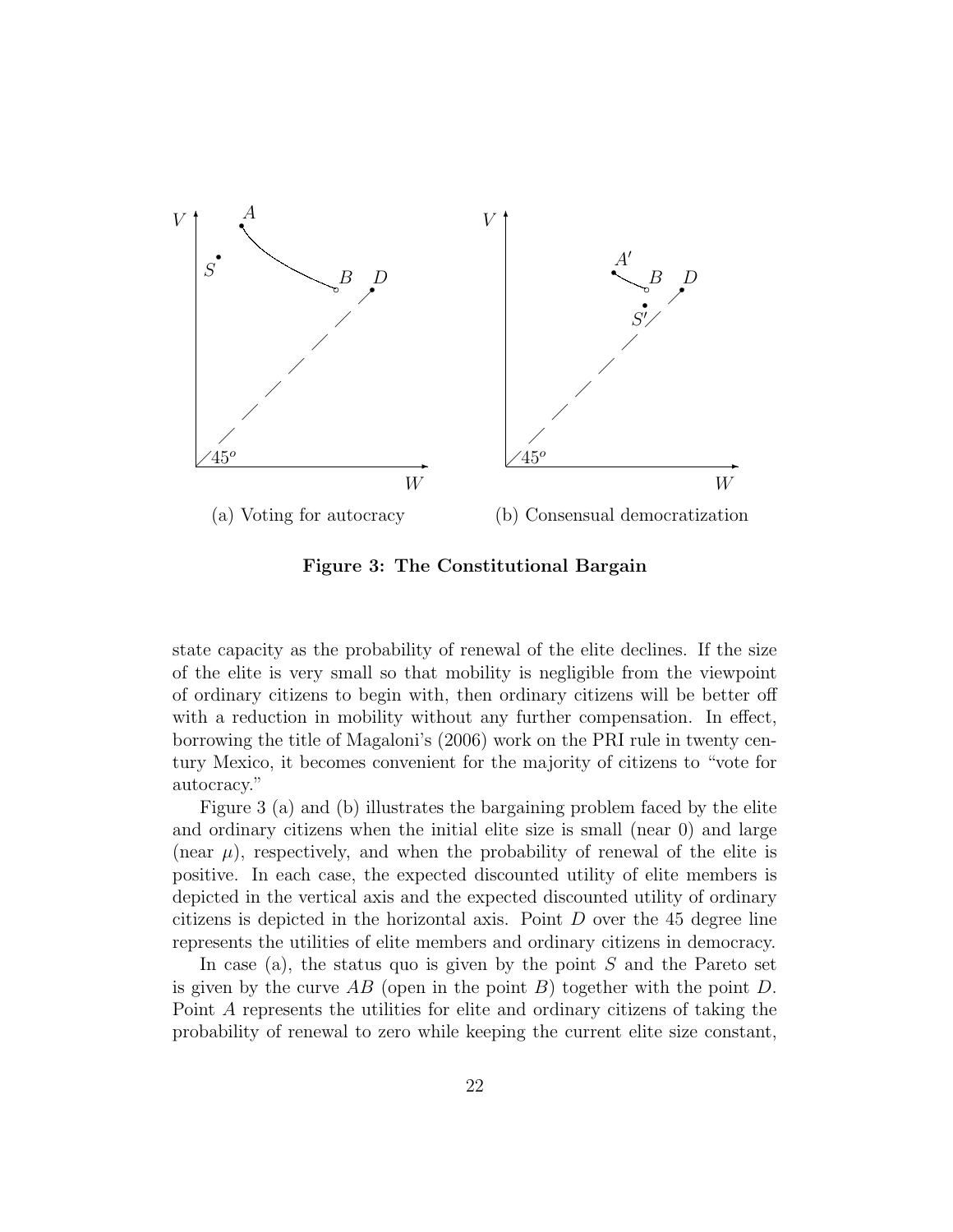and it is the best point for the elite in the Pareto set. Successive increases in elite size take the utilities of elite members and ordinary citizens along the curve  $AB$ . The Pareto set is discontinuous at B since increasing the size of the elite from below  $\mu$  to  $\mu$  leads the elite to provide universal public goods rather than appropriating rents. While the elite is indifferent between providing public goods or appropriating rents when the size of the elite is  $\mu$ , ordinary citizens are better off if public goods are provided. As argued in Lemma 2, when the size of the elite is near zero, ordinary citizens would be better off taking the probability of renewal to zero. Therefore, if the elite sets the agenda, the elite will propose point A and ordinary citizens will consent.

In case (b), the status quo is given by the point  $S'$  and the Pareto set is given by the curve  $A'B$  (open in the point B) together with the point D. As argued in Lemma 3, for any fixed probability of renewal of the elite, there is a size of the elite so close to  $\mu$  that the elite would be better off with democracy rather than with the status quo. Therefore, if ordinary citizens set the agenda, they will propose point  $D$  and the elite will consent.<sup>6</sup>

In synthesis, if the possibility of constitutional change is open, then efficient bargaining between the current elite and ordinary citizens leads either to a shut down of the possibility of renewal of the elite, or to an increase of the size of the elite to such an extent that belonging or not to the elite becomes irrelevant from the point of view of individual citizens' payoffs.

# 6 Final remarks

In this paper we adopt the view that state capacity is a choice variable and can increase over time, and that government decisions can be usefully modeled as serving the interests of a segment of the population or elite. We develop a dynamic model linking the evolution of state capacity to the size and renewal of the elite. We show that democratization in the sense of increases in the size of the elite leads in general to a larger investment in state capacity, with an associated reduction in illegal activities, including crime. Democratization has a potential non-monotonic effect on taxation. As larger segments of the population are enfranchised, the allure of particularistic spending declines, leading to lower taxes, but providing universal

 ${}^{6}$ If there is a large probability of renewal and citizens are patient,  $S'$  can be arbitrarily close to the 45 degree line, but always below  $D$ , so that both the elite and ordinary citizens will propose democracy.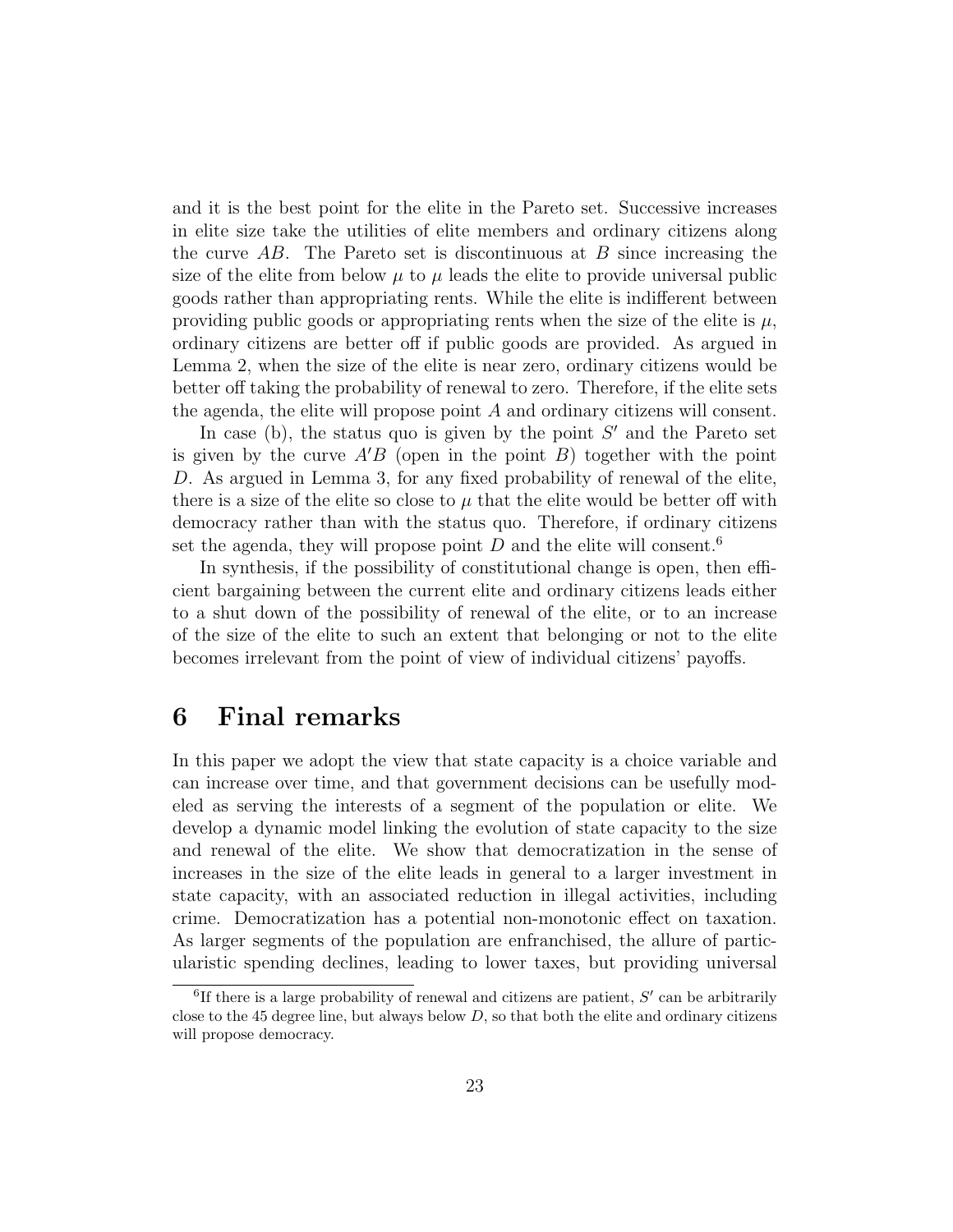public goods becomes attractive, which may lead to higher taxes.

Turnover of the elite, without expanding the segment of the population whose interests are taken into account by the government, leads to a reduced investment in state capacity, with an associated increase in illegal activities. When consensual changes in the constitution are allowed, the society evolves either towards a democracy, with no distinction between the welfare of the elite and the rest of the population, or towards an entrenched oligarchy with no turnover of the elite.

The main insight of the model is that severe limitations in state capacity leading to a large and noxious illegal sector, such as the illegal drug industry in several Latin American countries, can be linked to an incomplete democratization. That is, political will to spend fiscal resources in building up the capacity of the state to deter illegal activities is lacking for the same reason that the political will to rein in private monopolies, captured regulators, and other sources of rents for the elite is lacking. Democratization in the sense of the extension of effective political rights will work in favor of the expansion of state capacity as it will work in favor of the provision of other, more conventional public goods.

Economic and political dynamics are kept simple in our model for several reasons. Most importantly, state capacity depreciates completely every period. As an example, containment of a powerful illegal drug industry requires a constant police and military effort in several Latin American countries. Another example is the wage bill for civil servants; caps in the wages for top civil servants may have a quick negative impact on the quality of government. As mentioned earlier, other forms of state capacity resemble more a stock of government infrastructure that can be manipulated through investment over time. In terms of better understanding politico-economic transitions, it may be interesting to explore the interaction between government investment in a slowly depreciating state capacity and citizens's investment in capital. Our comparative statics results about the steady state level of state capacity will hold in a suitable version of the model with slowly depreciating state capacity, as long as it is the case that during the adjustment to the steady state the elite maximizes fiscal revenue every period.

The implications of persistent state capacity for constitutional change are more complex. If there is only one opportunity for constitutional change, as assumed in section 5, then it will still be the case that ordinary citizens will propose the best constitution for them over the Pareto set, and similarly for elite members. The Pareto set, however, may depend on initial conditions.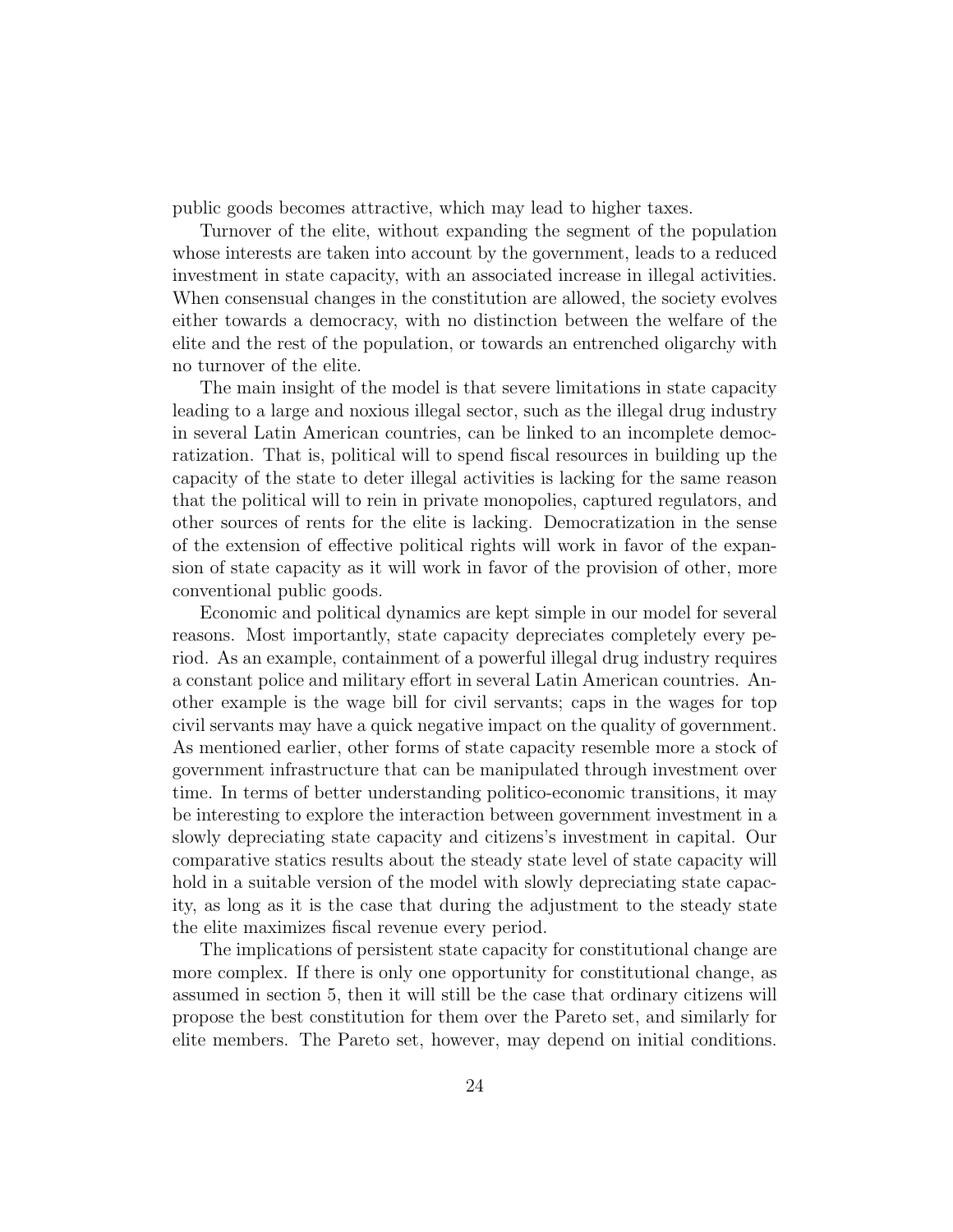In particular, if the constitutional change is anticipated, the elite may underinvest if it expects to set the agenda as it makes ordinary citizens more pliable to a transition to oligarchy. Conversely, an initially high level of state capacity may be beneficial for ordinary citizens as it reduces the advantage of the transition to oligarchy.<sup>7</sup>

Another important simplification is our assumption that the payoff of the public good is linear in spending in public goods. If we assume instead that the payoff of the public good is concave in spending, even a small elite may be willing to provide some public goods. However, as in the model developed here, there will be a size of the elite such that elite would prefer to devote all fiscal revenues to public good provision rather than appropriating any rents. The reason is that as the elite grows larger, it internalizes the externality imposed by the illegal sector, which reduces the incentive to tax solely for redistributive purposes. The analysis may become more complex, though, as a large enough elite may decide not to maximize fiscal revenues as in the current model if the marginal utility of the public good at the point where fiscal revenues are maximized falls below the marginal utility of private goods.

Finally, we contemplate only one constitutional period (period 1 in the modified model). If there are several opportunities to consensually alter the constitution, then the elite may set policies in anticipation of the period of constitutional change; for instance reducing state capacity to make ordinary citizens more pliable to a transition to oligarchy.<sup>8</sup> In addition (as opposed to Acemoglu and Robinson 2000, 2006), the elite is not allowed to invest in its survival rather than in state capacity, and neither the elite nor ordinary citizens can use force to alter the constitution.<sup>9</sup> Of course, if the threat of force is possible, neither oligarchy nor democracy need to be absorbing states. Relaxing these two assumptions may yield a more complex and potentially interesting constitutional dynamics.

<sup>7</sup> In a similar vein, it would be interesting to explore the effect of international trade on democratization. On the effect of international trade openness in a setting where there are militia or rebel groups, see Ghosh and Robertson (2010).

<sup>8</sup> In a similar spirit, Shen (2007) notes that a dictator may not implement policies that encourage citizens to invest even if the additional investment increases tax collection for the dictator, if the ensuing growth leads to an increased probability of a revolution in the future.

<sup>&</sup>lt;sup>9</sup>The possibility of using force to alter the constitution is explored, for instance, by Benhabib and Przeworski (2006) in relation to redistribution under democracy.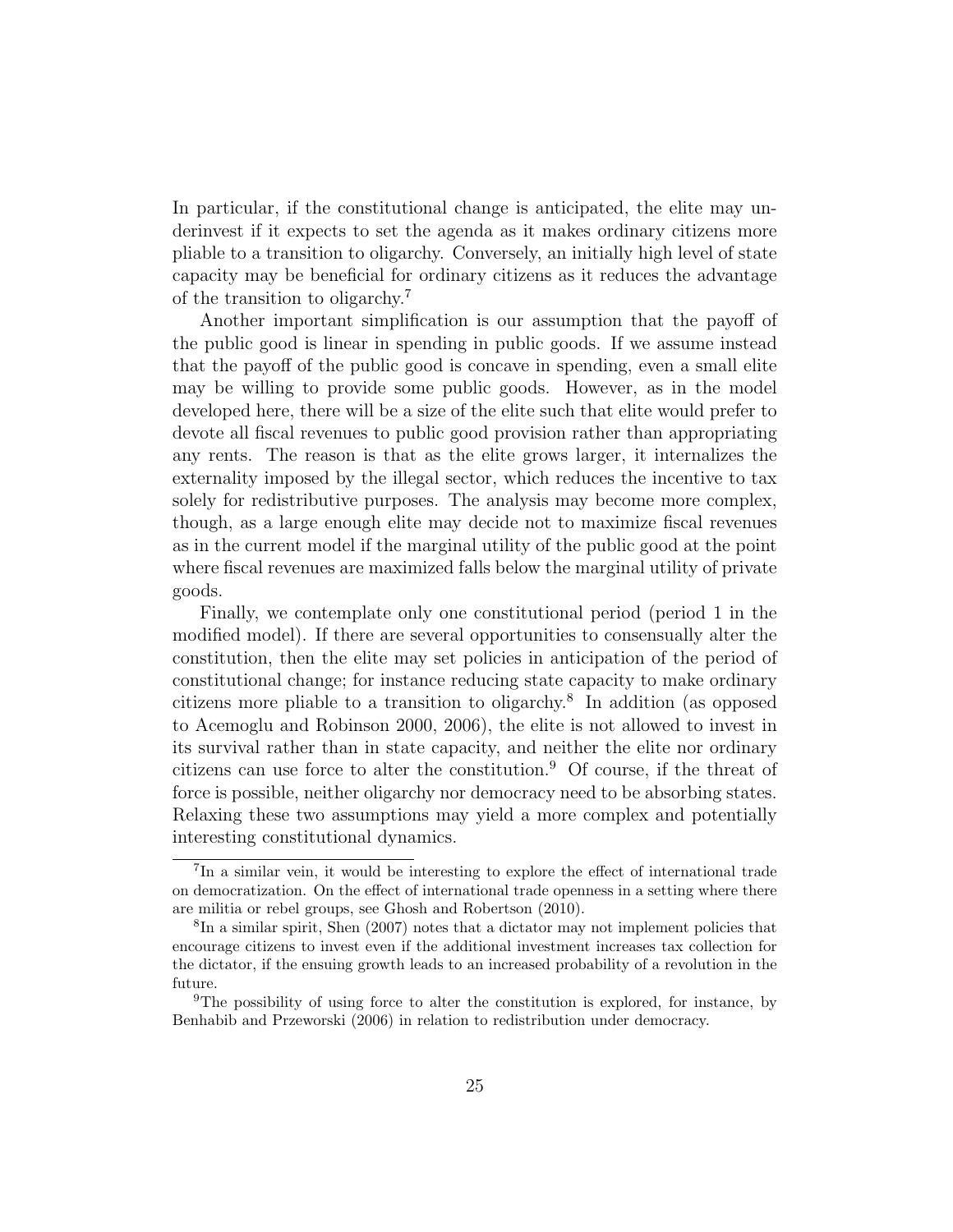# Appendix

In this appendix we finish the proof of Theorem 1. It remains to be shown that the tax rate is interior, state capacity is nonnegative, the illegal sector size is interior, and either the public good is provided or the elite collects rents, so that the fiscal constraint is not binding, if the elite adopts the policies given by equations 2, 3 and 4 if  $\mu$  is bounded above by some  $\overline{\mu} \in (0,1)$ .

Note that  $T(p_t) \leq 1$  for all  $p_t$  by definition, and moreover,  $T(p^*) < 1$  if  $c > \beta$ , which is satisfied because of assumption A1. To establish that the tax rate is nonnegative it is enough to show  $T(0) > 0$ , which follows from  $d < 1$  (assumption A1) if  $\mu < (1 - d)/(\lambda + 1) < 1/2$ . Next, state capacity is nonnegative if  $\lambda \geq 1$ , which is implied by assumption A1. Similarly, the size of the illegal sector is positive and smaller than one if  $c \geq 1$ , which is implied by assumption A1.

To verify that the elite either collects positive rents or provide the public good, consider period 1 in the worst case scenario, that is  $p_1 = 0$ . In that case total tax revenue is  $(1/4)((1-d)^2 - (\lambda+1)^2 \min{\gamma, \mu}^2)$  and investment in state capacity is

$$
\frac{c}{2} \left( \frac{\beta \delta/c}{2 - \beta \delta/c} \right)^2 (1 - d + (2\lambda/\delta - \lambda - 1) \min{\{\gamma, \mu\}}^2).
$$

Total tax revenue exceeds investment in state capacity for small enough  $\mu$  if

$$
2c\left(\frac{\beta\delta/c}{2-\beta\delta/c}\right)^2<1,
$$

which is implied by  $c > (3 + \sqrt{5})/4$  (assumption A1).

The bound  $\bar{\mu}$  is obtained by collecting the previous two upper bounds on  $\mu$ .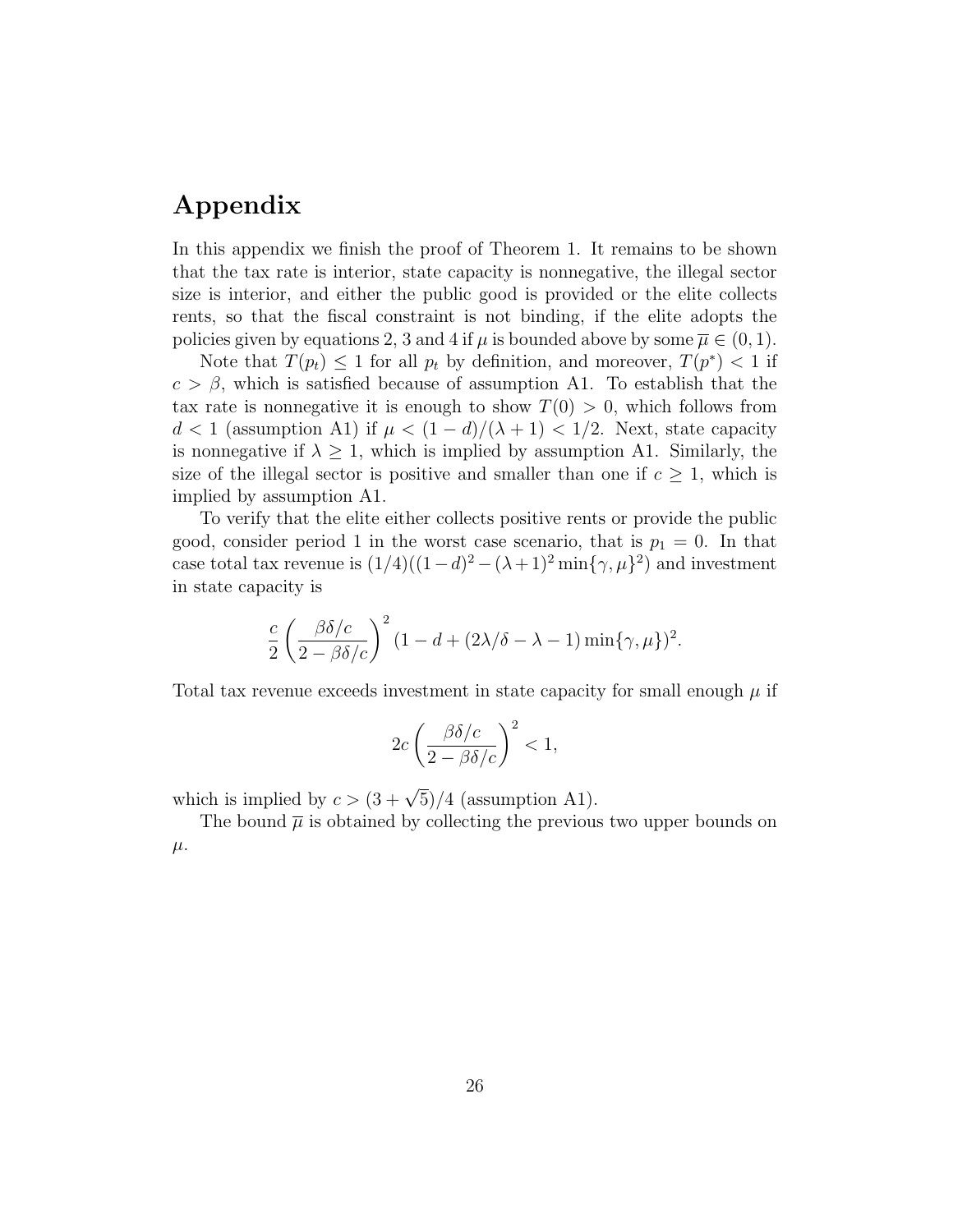# References

- [1] Daron Acemoglu (2005), Politics and Economics in Weak and Strong States, Journal of Monetary Economics 52, 1199-1226.
- [2] Daron Acemoglu and James Robinson (2000), Why did the West Extend the Franchise? Democracy, Inequality and Growth in Historical Perspective, Quarterly Journal of Economics 115, 1167-1199.
- [3] Daron Acemoglu and James Robinson (2006), Economic Origins of Dictatorship and Democracy. New York: Cambridge University Press.
- [4] Daron Acemoglu and James Robinson (2008), Persistence of Power, Elites and Institutions, American Economic Review 98, 267-293.
- [5] Daron Acemoglu, Davide Ticchi, and Andrea Vindigni (2010), Emergence and Persistence of Inefficient States, Journal of European Economic Association, forthcoming.
- [6] Jess Benhabib and Adam Przeworski (2006), The Political Economy of Redistribution under Democracy, Economic Theory 29: 271-290.
- [7] Timothy Besley and Torsten Persson (2009), The Origins of State Capacity: Property Rights, Taxation and Politics, American Economic Review 99, 1218-1244.
- [8] Timothy Besley and Torsten Persson (2010), State Capacity, Conflict and Development, Econometrica 78, 1-34.
- [9] Bruce Bueno de Mesquita, Alastair Smith, Randolph Siverson and James Morrow (2003), The Logic of Political Survival. Cambridge, Massachusetts: MIT Press.
- [10] Arghya Ghosh and Peter Robinson (2010) Trade and Expropriation, Economic Theory, forthcoming.
- [11] Kai Konrad and Stergios Skaperdas (2010), The Market for Protection and the Origin of the State, Economic Theory, forthcoming.
- [12] Alessandro Lizzeri and Nicola Persico (2004), Why Did the Elites Extend the Suffrage? Democracy and the Scope of Government, With an